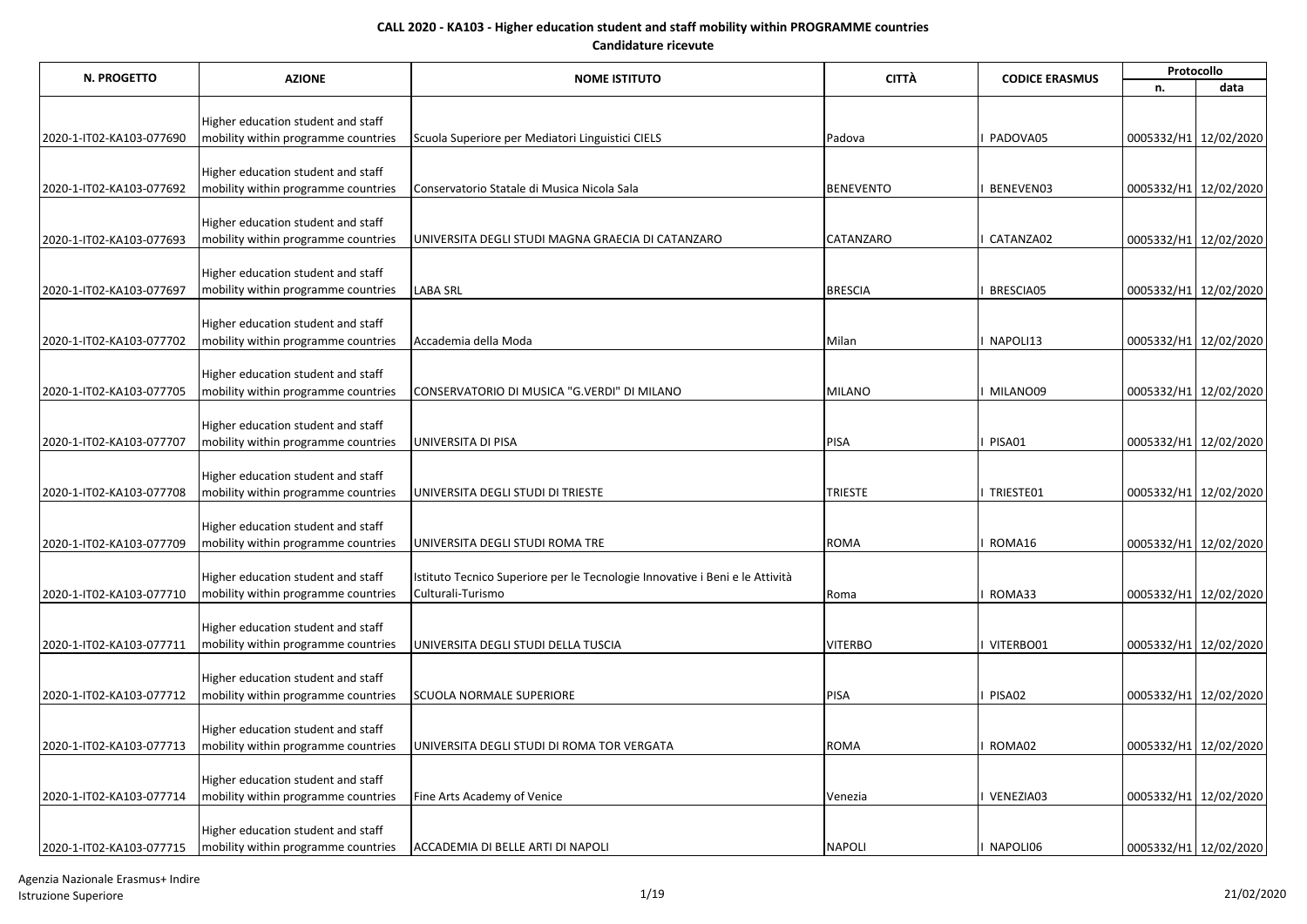| <b>N. PROGETTO</b>       | <b>AZIONE</b>                                                             | <b>NOME ISTITUTO</b>                                                                                               | <b>CITTÀ</b>      | <b>CODICE ERASMUS</b> | Protocollo            |      |  |
|--------------------------|---------------------------------------------------------------------------|--------------------------------------------------------------------------------------------------------------------|-------------------|-----------------------|-----------------------|------|--|
|                          |                                                                           |                                                                                                                    |                   |                       | n.                    | data |  |
|                          |                                                                           |                                                                                                                    |                   |                       |                       |      |  |
|                          | Higher education student and staff                                        |                                                                                                                    |                   |                       |                       |      |  |
| 2020-1-IT02-KA103-077716 | mobility within programme countries                                       | Conservatorio Statale di Musica "L. Perosi" Campobasso                                                             | Campobasso        | CAMPOBA03             | 0005332/H1 12/02/2020 |      |  |
|                          | Higher education student and staff                                        |                                                                                                                    |                   |                       |                       |      |  |
| 2020-1-IT02-KA103-077718 | mobility within programme countries                                       | UNIVERSITA' CARLO CATTANEO - LIUC                                                                                  | CASTELLANZA       | CASTELL01             | 0005332/H1 12/02/2020 |      |  |
|                          |                                                                           |                                                                                                                    |                   |                       |                       |      |  |
|                          | Higher education student and staff                                        |                                                                                                                    |                   |                       |                       |      |  |
| 2020-1-IT02-KA103-077719 | mobility within programme countries                                       | Conservatorio Statale di Musica Domenico Cimarosa di Avellino                                                      | <b>AVELLINO</b>   | AVELLIN01             | 0005332/H1 12/02/2020 |      |  |
|                          | Higher education student and staff                                        |                                                                                                                    |                   |                       |                       |      |  |
| 2020-1-IT02-KA103-077721 | mobility within programme countries                                       | UNIVERSITA DEGLI STUDI DI FOGGIA                                                                                   | <b>FOGGIA</b>     | FOGGIA03              | 0005332/H1 12/02/2020 |      |  |
|                          |                                                                           |                                                                                                                    |                   |                       |                       |      |  |
|                          | Higher education student and staff                                        |                                                                                                                    |                   |                       |                       |      |  |
| 2020-1-IT02-KA103-077722 | mobility within programme countries                                       | FONDAZIONE ACCADEMIA DI BELLE ARTI DI VERONA                                                                       | VERONA            | VERONA03              | 0005332/H1 12/02/2020 |      |  |
|                          |                                                                           |                                                                                                                    |                   |                       |                       |      |  |
|                          | Higher education student and staff                                        | UNIVERSITA CA' FOSCARI VENEZIA                                                                                     | <b>VENEZIA</b>    | VENEZIA01 Consortia   |                       |      |  |
| 2020-1-IT02-KA103-077723 | mobility within programme countries                                       |                                                                                                                    |                   |                       | 0005332/H1 12/02/2020 |      |  |
|                          | Higher education student and staff                                        |                                                                                                                    |                   |                       |                       |      |  |
| 2020-1-IT02-KA103-077724 | mobility within programme countries                                       | Conservatorio di Musica "A. Corelli" Messina                                                                       | Messina           | MESSINA04             | 0005332/H1 12/02/2020 |      |  |
|                          |                                                                           |                                                                                                                    |                   |                       |                       |      |  |
|                          | Higher education student and staff                                        |                                                                                                                    |                   |                       |                       |      |  |
| 2020-1-IT02-KA103-077728 | mobility within programme countries                                       | Conservatorio di Musica "Egidio Romualdo Duni" di Matera                                                           | Matera            | MATERA01              | 0005332/H1 12/02/2020 |      |  |
|                          | Higher education student and staff                                        |                                                                                                                    |                   |                       |                       |      |  |
| 2020-1-IT02-KA103-077729 | mobility within programme countries                                       | UNIVERSITA DEGLI STUDI DI ROMA UNITELMA SAPIENZA                                                                   | <b>ROMA</b>       | ROMA27                | 0005332/H1 12/02/2020 |      |  |
|                          |                                                                           |                                                                                                                    |                   |                       |                       |      |  |
|                          | Higher education student and staff                                        |                                                                                                                    |                   |                       |                       |      |  |
| 2020-1-IT02-KA103-077731 | mobility within programme countries                                       | Accademia Ligustica di Belle Arti                                                                                  | Genova            | GENOVA03              | 0005332/H1 12/02/2020 |      |  |
|                          |                                                                           |                                                                                                                    |                   |                       |                       |      |  |
| 2020-1-IT02-KA103-077733 | Higher education student and staff<br>mobility within programme countries | FONDAZIONE ISTITUTO TECNICO SUPERIORE PER TECNOLOGIE INNOVATIVE<br>PER I BENI E LE ATTIVITÀ CULTURALI E TURISTICHE | <b>NAPOLI</b>     | SALERNO03             | 0005332/H1 12/02/2020 |      |  |
|                          |                                                                           |                                                                                                                    |                   |                       |                       |      |  |
|                          | Higher education student and staff                                        |                                                                                                                    |                   |                       |                       |      |  |
| 2020-1-IT02-KA103-077734 | mobility within programme countries                                       | UNIVERSITA DEGLI STUDI DI TERAMO                                                                                   | <b>TERAMO</b>     | TERAMO01              | 0005332/H1 12/02/2020 |      |  |
|                          |                                                                           |                                                                                                                    |                   |                       |                       |      |  |
|                          | Higher education student and staff                                        |                                                                                                                    |                   |                       |                       |      |  |
| 2020-1-IT02-KA103-077735 | mobility within programme countries                                       | UNIVERSITA DEGLI STUDI DEL MOLISE                                                                                  | <b>CAMPOBASSO</b> | CAMPOBA01             | 0005332/H1 12/02/2020 |      |  |
|                          | Higher education student and staff                                        |                                                                                                                    |                   |                       |                       |      |  |
| 2020-1-IT02-KA103-077736 | mobility within programme countries                                       | UNIVERSITA DEGLI STUDI DI MACERATA                                                                                 | <b>MACERATA</b>   | MACERAT01             | 0005332/H1 12/02/2020 |      |  |
|                          |                                                                           |                                                                                                                    |                   |                       |                       |      |  |
|                          | Higher education student and staff                                        |                                                                                                                    |                   |                       |                       |      |  |
| 2020-1-IT02-KA103-077737 | mobility within programme countries                                       | ACCADEMIA DI BELLE ARTI - MACERATA                                                                                 | <b>MACERATA</b>   | I MACERAT02           | 0005332/H1 12/02/2020 |      |  |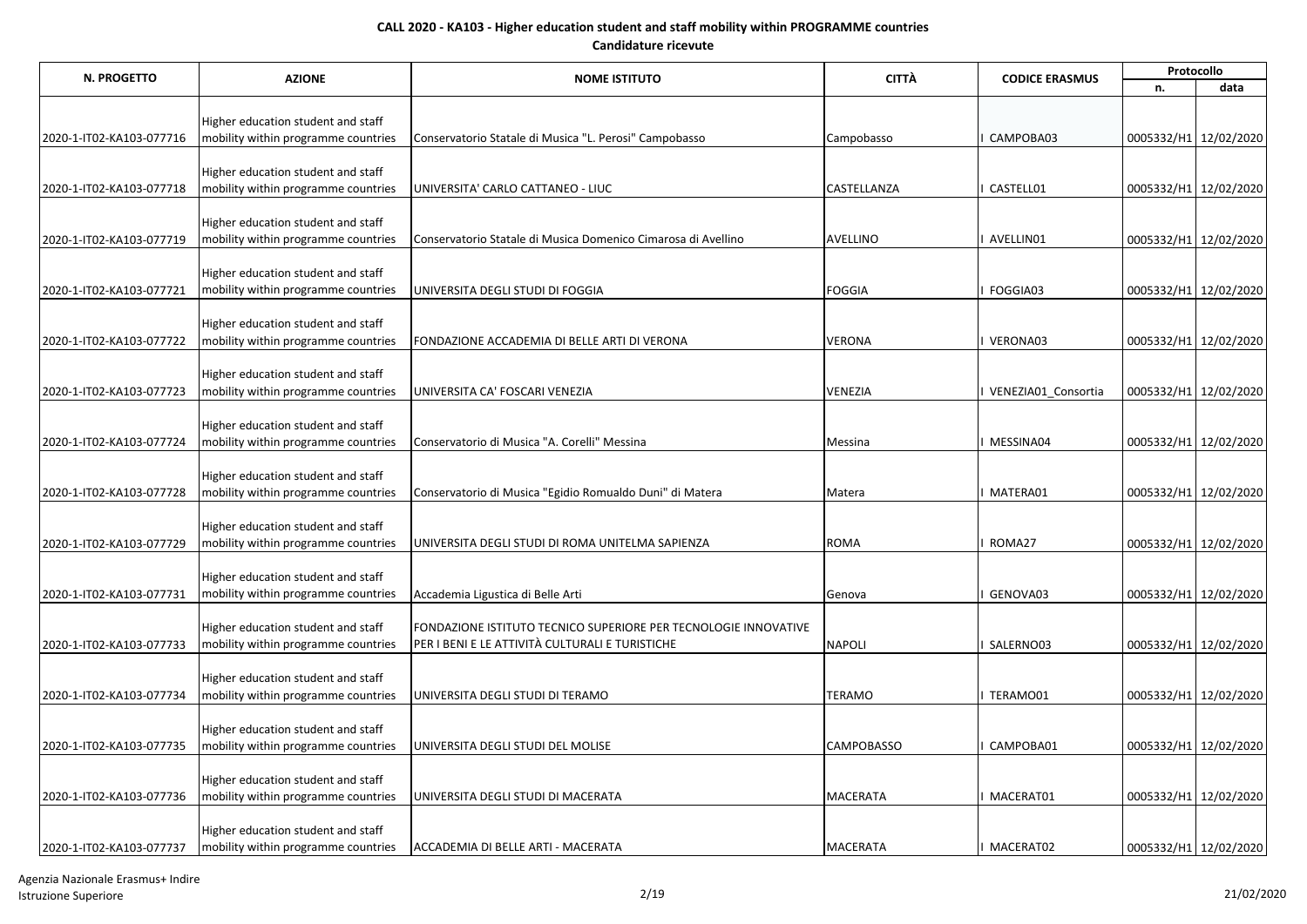| N. PROGETTO              | <b>AZIONE</b>                       | <b>NOME ISTITUTO</b>                                                       | <b>CITTÀ</b>   | <b>CODICE ERASMUS</b> | Protocollo            |                       |  |
|--------------------------|-------------------------------------|----------------------------------------------------------------------------|----------------|-----------------------|-----------------------|-----------------------|--|
|                          |                                     |                                                                            |                |                       | n.                    | data                  |  |
|                          |                                     |                                                                            |                |                       |                       |                       |  |
|                          | Higher education student and staff  |                                                                            |                |                       |                       |                       |  |
| 2020-1-IT02-KA103-077738 | mobility within programme countries | Saint Louis Music Center Srl                                               | Rome           | ROMA30                | 0005332/H1 12/02/2020 |                       |  |
|                          | Higher education student and staff  |                                                                            |                |                       |                       |                       |  |
| 2020-1-IT02-KA103-077739 | mobility within programme countries | CONSERVATORIO STATALE DI MUSICA "BRUNO MADERNA"                            | <b>CESENA</b>  | CESENA01              | 0005332/H1 12/02/2020 |                       |  |
|                          |                                     |                                                                            |                |                       |                       |                       |  |
|                          | Higher education student and staff  | Conservatorio di musica "Claudio Monteverdi" Musik-Konservatorium Bolzano- |                |                       |                       |                       |  |
| 2020-1-IT02-KA103-077742 | mobility within programme countries | Bozen                                                                      | Bolzano        | BOLZANO02             | 0005332/H1 12/02/2020 |                       |  |
|                          |                                     |                                                                            |                |                       |                       |                       |  |
|                          | Higher education student and staff  |                                                                            |                |                       |                       |                       |  |
| 2020-1-IT02-KA103-077743 | mobility within programme countries | UNIVERSITA DEGLI STUDI DI SASSARI                                          | SASSARI        | SASSARI01             | 0005332/H1 12/02/2020 |                       |  |
|                          | Higher education student and staff  |                                                                            |                |                       |                       |                       |  |
| 2020-1-IT02-KA103-077744 | mobility within programme countries | <b>SSML VITTORIA</b>                                                       | <b>TORINO</b>  | TORINO12              |                       | 0005332/H1 12/02/2020 |  |
|                          |                                     |                                                                            |                |                       |                       |                       |  |
|                          | Higher education student and staff  |                                                                            |                |                       |                       |                       |  |
| 2020-1-IT02-KA103-077745 | mobility within programme countries | Conservatorio di Musica di Latina - Ottorino Respighi                      | LATINA         | LATINA02              |                       | 0005332/H1 12/02/2020 |  |
|                          |                                     |                                                                            |                |                       |                       |                       |  |
|                          | Higher education student and staff  |                                                                            |                |                       |                       |                       |  |
| 2020-1-IT02-KA103-077746 | mobility within programme countries | UNIVERSITA DEGLI STUDI GABRIELE D'ANNUNZIO DI CHIETI-PESCARA               | <b>CHIETI</b>  | CHIETI01              |                       | 0005332/H1 12/02/2020 |  |
|                          | Higher education student and staff  |                                                                            |                |                       |                       |                       |  |
| 2020-1-IT02-KA103-077748 | mobility within programme countries | UNIVERSITA DEGLI STUDI DI CATANIA                                          | CATANIA        | CATANIA01             |                       | 0005332/H1 12/02/2020 |  |
|                          |                                     |                                                                            |                |                       |                       |                       |  |
|                          | Higher education student and staff  |                                                                            |                |                       |                       |                       |  |
| 2020-1-IT02-KA103-077751 | mobility within programme countries | Accademia Di Belle Arti Di Ravenna                                         | Ravenna        | RAVENNA01             |                       | 0005332/H1 12/02/2020 |  |
|                          |                                     |                                                                            |                |                       |                       |                       |  |
|                          | Higher education student and staff  |                                                                            | <b>VERONA</b>  |                       |                       | 0005332/H1 12/02/2020 |  |
| 2020-1-IT02-KA103-077752 | mobility within programme countries | UNIVERSITA DEGLI STUDI DI VERONA                                           |                | VERONA01              |                       |                       |  |
|                          | Higher education student and staff  |                                                                            |                |                       |                       |                       |  |
| 2020-1-IT02-KA103-077753 | mobility within programme countries | Conservatorio di Musica di Perugia                                         | Perugia        | PERUGIA03             |                       | 0005332/H1 12/02/2020 |  |
|                          |                                     |                                                                            |                |                       |                       |                       |  |
|                          | Higher education student and staff  |                                                                            |                |                       |                       |                       |  |
| 2020-1-IT02-KA103-077754 | mobility within programme countries | UNIVERSITA DEGLI STUDI DI NAPOLI FEDERICO II                               | <b>NAPOLI</b>  | NAPOLI01              |                       | 0005332/H1 12/02/2020 |  |
|                          |                                     |                                                                            |                |                       |                       |                       |  |
|                          | Higher education student and staff  |                                                                            | VENEZIA        | VENEZIA02             |                       |                       |  |
| 2020-1-IT02-KA103-077755 | mobility within programme countries | UNIVERSITA IUAV DI VENEZIA                                                 |                |                       |                       | 0005332/H1 12/02/2020 |  |
|                          | Higher education student and staff  |                                                                            |                |                       |                       |                       |  |
| 2020-1-IT02-KA103-077756 | mobility within programme countries | UNIVERSITA DEGLI STUDI SUOR ORSOLA BENINCASA                               | <b>NAPOLI</b>  | NAPOLI04              |                       | 0005332/H1 12/02/2020 |  |
|                          |                                     |                                                                            |                |                       |                       |                       |  |
|                          | Higher education student and staff  |                                                                            |                |                       |                       |                       |  |
| 2020-1-IT02-KA103-077759 | mobility within programme countries | UNIVERSITA DEGLI STUDI DELLA CAMPANIA LUIGI VANVITELLI                     | <b>CASERTA</b> | NAPOLI09              | 0005332/H1 12/02/2020 |                       |  |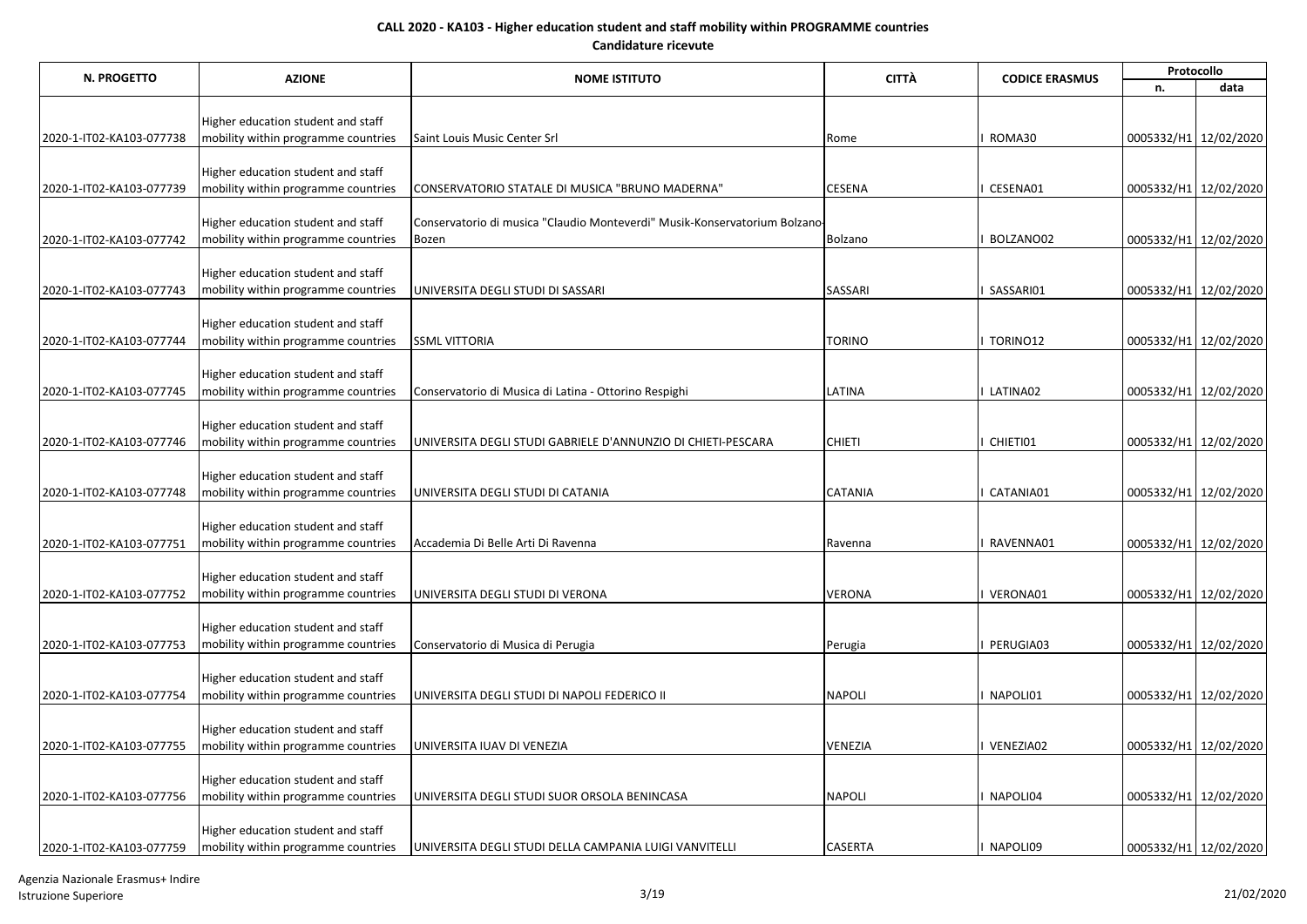| N. PROGETTO              | <b>AZIONE</b>                                                             | <b>NOME ISTITUTO</b>                                           | <b>CITTÀ</b>        | <b>CODICE ERASMUS</b> | Protocollo            |                       |
|--------------------------|---------------------------------------------------------------------------|----------------------------------------------------------------|---------------------|-----------------------|-----------------------|-----------------------|
|                          |                                                                           |                                                                |                     |                       | n.                    | data                  |
|                          |                                                                           |                                                                |                     |                       |                       |                       |
| 2020-1-IT02-KA103-077797 | Higher education student and staff<br>mobility within programme countries | UNIVERSITA DEGLI STUDI DELL'INSUBRIA                           | VARESE              | VARESE02              | 0005332/H1 12/02/2020 |                       |
|                          |                                                                           |                                                                |                     |                       |                       |                       |
|                          | Higher education student and staff                                        |                                                                |                     |                       |                       |                       |
| 2020-1-IT02-KA103-077799 | mobility within programme countries                                       | Fondazione ITS meccatronico Vicenza                            | Vicenza             | VICENZA04             | 0005332/H1 12/02/2020 |                       |
|                          |                                                                           |                                                                |                     |                       |                       |                       |
|                          | Higher education student and staff                                        |                                                                |                     |                       |                       |                       |
| 2020-1-IT02-KA103-077801 | mobility within programme countries                                       | Conservatorio di Musica "L. Refice"                            | Frosinone           | FROSINO02 Consortia   | 0005332/H1 12/02/2020 |                       |
|                          | Higher education student and staff                                        |                                                                |                     |                       |                       |                       |
| 2020-1-IT02-KA103-077802 | mobility within programme countries                                       | ACCADEMIA NAZIONALE DI DANZA                                   | <b>ROMA</b>         | ROMA08                | 0005332/H1 12/02/2020 |                       |
|                          |                                                                           |                                                                |                     |                       |                       |                       |
|                          | Higher education student and staff                                        |                                                                |                     |                       |                       |                       |
| 2020-1-IT02-KA103-077803 | mobility within programme countries                                       | Conservatorio di Musica "Nino Rota"                            | Monopoli            | MONOPOL02             | 0005332/H1 12/02/2020 |                       |
|                          | Higher education student and staff                                        |                                                                |                     |                       |                       |                       |
| 2020-1-IT02-KA103-077808 | mobility within programme countries                                       | Conservatorio di Musica "L. Refice"                            | Frosinone           | FROSINO02             |                       | 0005332/H1 12/02/2020 |
|                          |                                                                           |                                                                |                     |                       |                       |                       |
|                          | Higher education student and staff                                        |                                                                |                     | CASTELL02             |                       |                       |
| 2020-1-IT02-KA103-077810 | mobility within programme countries                                       | Scuola Superiore per Mediatori Linguistici Carolina Albasio    | Castellanza         |                       | 0005332/H1 12/02/2020 |                       |
|                          | Higher education student and staff                                        |                                                                |                     |                       |                       |                       |
| 2020-1-IT02-KA103-077813 | mobility within programme countries                                       | UNIVERSITA DEGLI STUDI DI FERRARA                              | <b>FERRARA</b>      | FERRARA01             | 0005332/H1 12/02/2020 |                       |
|                          |                                                                           |                                                                |                     |                       |                       |                       |
|                          | Higher education student and staff                                        |                                                                |                     |                       |                       |                       |
| 2020-1-IT02-KA103-077815 | mobility within programme countries                                       | I.T.S. Umbria Made in Italy-Innovazione, Tecnologia e Sviluppo | Perugia             | PERUGIA07             | 0005332/H1 12/02/2020 |                       |
|                          | Higher education student and staff                                        |                                                                |                     |                       |                       |                       |
| 2020-1-IT02-KA103-077816 | mobility within programme countries                                       | UNIVERSITA' DEGLI STUDI DI BERGAMO                             | <b>BERGAMO</b>      | BERGAMO01             |                       | 0005332/H1 12/02/2020 |
|                          |                                                                           |                                                                |                     |                       |                       |                       |
| 2020-1-IT02-KA103-077821 | Higher education student and staff<br>mobility within programme countries | Conservatorio Statale di Musica C. Pollini -Padova             | Padova              | PADOVA02              |                       | 0005332/H1 12/02/2020 |
|                          |                                                                           |                                                                |                     |                       |                       |                       |
|                          | Higher education student and staff                                        |                                                                |                     |                       |                       |                       |
| 2020-1-IT02-KA103-077822 | mobility within programme countries                                       | ACCADEMIA DI BELLE ARTI L'AQUILA                               | L'AQUILA            | L-AQUIL03             | 0005332/H1 12/02/2020 |                       |
|                          |                                                                           |                                                                |                     |                       |                       |                       |
|                          | Higher education student and staff                                        |                                                                |                     |                       |                       |                       |
| 2020-1-IT02-KA103-077825 | mobility within programme countries                                       | Accademiadi Belle Arti di Catania                              | Catania             | CATANIA03             | 0005332/H1 12/02/2020 |                       |
|                          | Higher education student and staff                                        |                                                                |                     |                       |                       |                       |
| 2020-1-IT02-KA103-077826 | mobility within programme countries                                       | UNIVERSITA TELEMATICA E-CAMPUS                                 | <b>NOVEDRATE CO</b> | COMO05                | 0005332/H1 12/02/2020 |                       |
|                          |                                                                           |                                                                |                     |                       |                       |                       |
| 2020-1-IT02-KA103-077827 | Higher education student and staff                                        |                                                                |                     | I L-AQUIL04           |                       |                       |
|                          | mobility within programme countries                                       | CONSERVATORIO DI MUSICA ALFREDO CASELLA                        | L AQUILA            |                       | 0005332/H1 12/02/2020 |                       |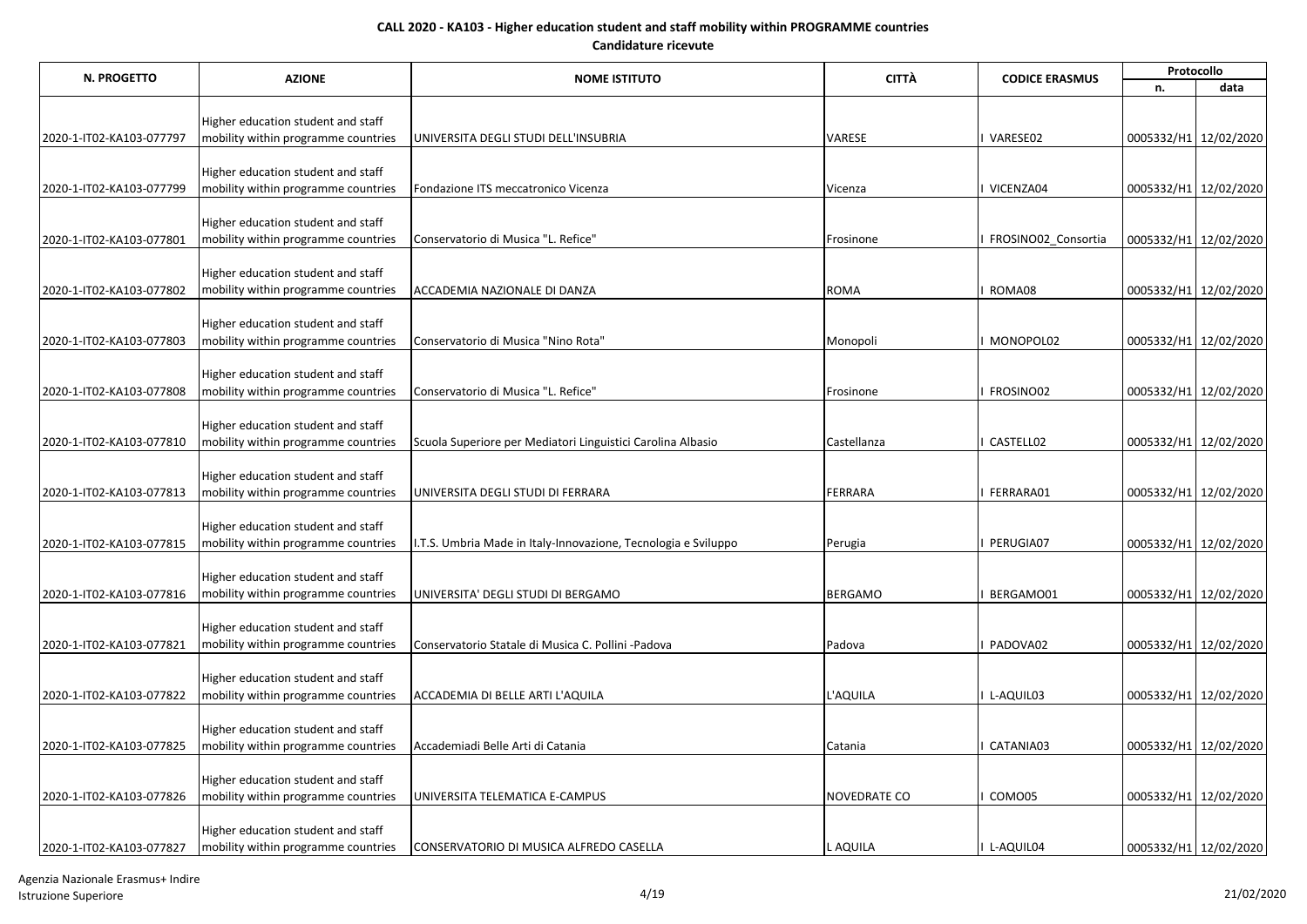| N. PROGETTO              | <b>AZIONE</b>                                                             | <b>NOME ISTITUTO</b>                                                                    | <b>CITTÀ</b>   | <b>CODICE ERASMUS</b> | Protocollo            |                       |  |
|--------------------------|---------------------------------------------------------------------------|-----------------------------------------------------------------------------------------|----------------|-----------------------|-----------------------|-----------------------|--|
|                          |                                                                           |                                                                                         |                |                       | n.                    | data                  |  |
|                          |                                                                           |                                                                                         |                |                       |                       |                       |  |
| 2020-1-IT02-KA103-077829 | Higher education student and staff<br>mobility within programme countries | ROSARIO GAGLIARDI SRL                                                                   | Siracusa       | SIRACUS06             |                       | 0005332/H1 12/02/2020 |  |
|                          |                                                                           |                                                                                         |                |                       |                       |                       |  |
|                          | Higher education student and staff                                        |                                                                                         |                |                       |                       |                       |  |
| 2020-1-IT02-KA103-077831 | mobility within programme countries                                       | UNIVERSITA DEGLI STUDI DI TRENTO                                                        | <b>TRENTO</b>  | TRENTO01              |                       | 0005332/H1 12/02/2020 |  |
|                          |                                                                           |                                                                                         |                |                       |                       |                       |  |
| 2020-1-IT02-KA103-077832 | Higher education student and staff<br>mobility within programme countries | UniCamillus - Saint Camillus International University of Health and Medical<br>Sciences | <b>ROMA</b>    | ROMA40                |                       | 0005332/H1 12/02/2020 |  |
|                          |                                                                           |                                                                                         |                |                       |                       |                       |  |
|                          | Higher education student and staff                                        |                                                                                         |                |                       |                       |                       |  |
| 2020-1-IT02-KA103-077835 | mobility within programme countries                                       | FONDAZIONE SCUOLE CIVICHE DI MILANO                                                     | <b>MILANO</b>  | MILANO14              |                       | 0005332/H1 12/02/2020 |  |
|                          |                                                                           |                                                                                         |                |                       |                       |                       |  |
|                          | Higher education student and staff                                        |                                                                                         |                |                       |                       |                       |  |
| 2020-1-IT02-KA103-077837 | mobility within programme countries                                       | ACCADEMIA DI BELLE ARTI DE ROMA                                                         | <b>ROMA</b>    | ROMA06                |                       | 0005332/H1 12/02/2020 |  |
|                          | Higher education student and staff                                        |                                                                                         |                |                       |                       |                       |  |
| 2020-1-IT02-KA103-077838 | mobility within programme countries                                       | Conservatorio di Musica "Stanislao Giacomantonio"                                       | COSENZA        | COSENZA03             |                       | 0005332/H1 12/02/2020 |  |
|                          |                                                                           |                                                                                         |                |                       |                       |                       |  |
|                          | Higher education student and staff                                        |                                                                                         |                |                       |                       |                       |  |
| 2020-1-IT02-KA103-077841 | mobility within programme countries                                       | Conservatorio di Musica di Lecce - Tito Schipa                                          | Lecce          | LECCE03               |                       | 0005332/H1 12/02/2020 |  |
|                          | Higher education student and staff                                        |                                                                                         |                | Educazione            |                       |                       |  |
| 2020-1-IT02-KA103-077844 | mobility within programme countries                                       | Educazione all'Europa                                                                   | Ravenna        | all'Europa Consoria   |                       | 0005332/H1 12/02/2020 |  |
|                          |                                                                           |                                                                                         |                |                       |                       |                       |  |
|                          | Higher education student and staff                                        |                                                                                         |                |                       |                       |                       |  |
| 2020-1-IT02-KA103-077849 | mobility within programme countries                                       | ACCADEMIA DI BELLE ARTI GIACOMO CARRARA                                                 | Bergamo        | BERGAMO07             | 0005332/H1 12/02/2020 |                       |  |
|                          | Higher education student and staff                                        |                                                                                         |                |                       |                       |                       |  |
| 2020-1-IT02-KA103-077850 | mobility within programme countries                                       | Istituto Superiore per le Industrie Artistiche                                          | Florence       | FIRENZE05             |                       | 0005332/H1 12/02/2020 |  |
|                          |                                                                           |                                                                                         |                |                       |                       |                       |  |
|                          | Higher education student and staff                                        |                                                                                         |                |                       |                       |                       |  |
| 2020-1-IT02-KA103-077851 | mobility within programme countries                                       | UNIVERSITA DEGLI STUDI DI BRESCIA                                                       | <b>BRESCIA</b> | BRESCIA01             |                       | 0005332/H1 12/02/2020 |  |
|                          |                                                                           |                                                                                         |                |                       |                       |                       |  |
| 2020-1-IT02-KA103-077853 | Higher education student and staff<br>mobility within programme countries | Conservatorio San Pietro a Majella                                                      | Napoli         | NAPOLI07              |                       | 0005332/H1 12/02/2020 |  |
|                          |                                                                           |                                                                                         |                |                       |                       |                       |  |
|                          | Higher education student and staff                                        |                                                                                         |                |                       |                       |                       |  |
| 2020-1-IT02-KA103-077855 | mobility within programme countries                                       | UNIVERSITA DEGLI STUDI DI PALERMO                                                       | PALERMO        | PALERMO01             | 0005332/H1 12/02/2020 |                       |  |
|                          |                                                                           |                                                                                         |                |                       |                       |                       |  |
|                          | Higher education student and staff                                        |                                                                                         |                |                       |                       |                       |  |
| 2020-1-IT02-KA103-077857 | mobility within programme countries                                       | Istituto Modartech                                                                      | Pontedera      | PISA04                |                       | 0005332/H1 12/02/2020 |  |
|                          | Higher education student and staff                                        |                                                                                         |                |                       |                       |                       |  |
| 2020-1-IT02-KA103-077858 | mobility within programme countries                                       | UNIVERSITA DEGLI STUDI DI CASSINO E DEL LAZIO MERIDIONALE                               | CASSINO        | CASSINO01             | 0005332/H1 12/02/2020 |                       |  |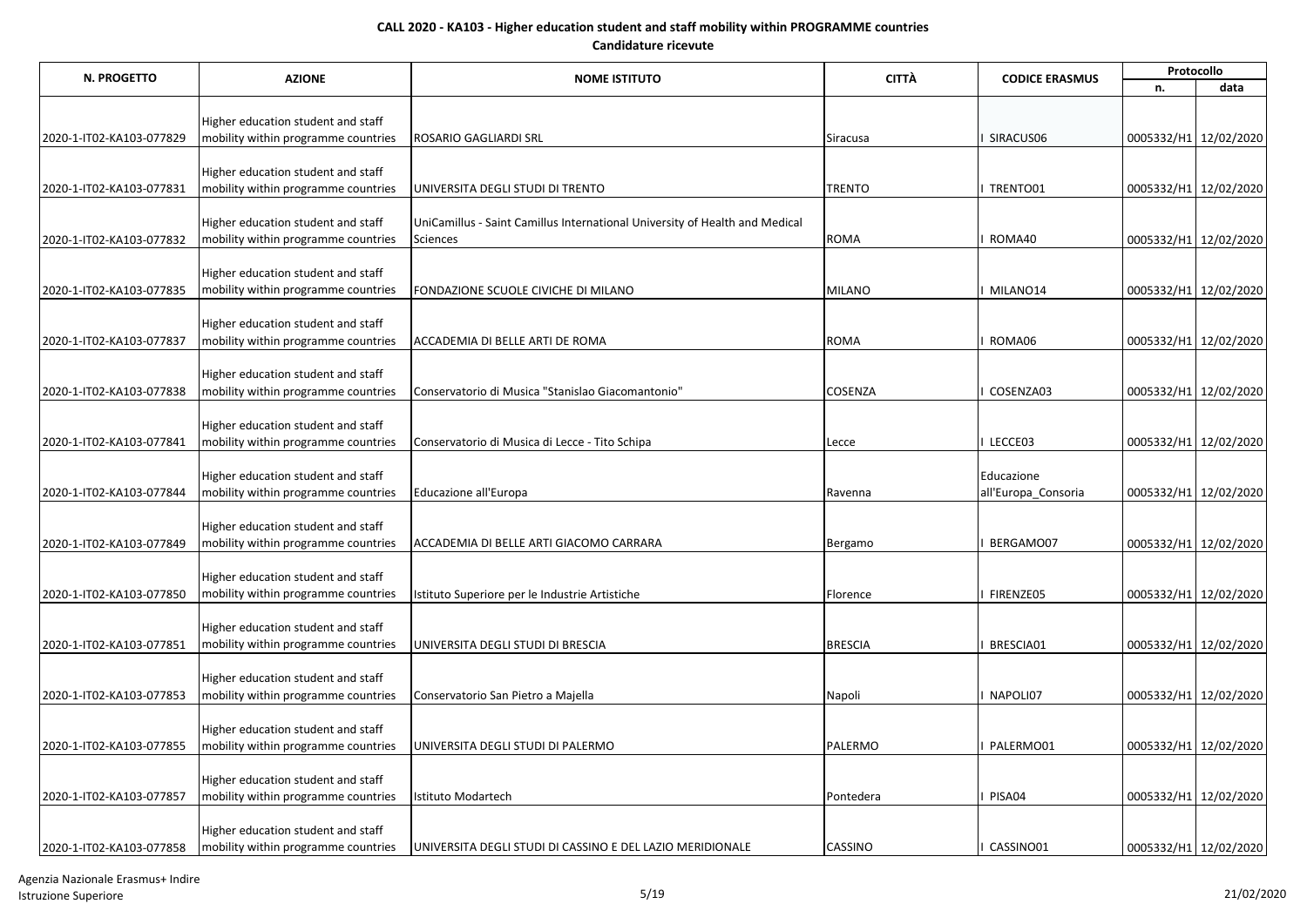| <b>N. PROGETTO</b>       | <b>AZIONE</b>                                                             | <b>NOME ISTITUTO</b>                                             | <b>CITTÀ</b>    | <b>CODICE ERASMUS</b> | Protocollo            |      |  |
|--------------------------|---------------------------------------------------------------------------|------------------------------------------------------------------|-----------------|-----------------------|-----------------------|------|--|
|                          |                                                                           |                                                                  |                 |                       | n.                    | data |  |
|                          |                                                                           |                                                                  |                 |                       |                       |      |  |
|                          | Higher education student and staff                                        |                                                                  |                 |                       |                       |      |  |
| 2020-1-IT02-KA103-077859 | mobility within programme countries                                       | Istituto Tecnico Superiore per le nuove tecnologie della vita    | Bergamo         | BERGAMO06             | 0005332/H1 12/02/2020 |      |  |
|                          | Higher education student and staff                                        |                                                                  |                 |                       |                       |      |  |
| 2020-1-IT02-KA103-077873 | mobility within programme countries                                       | LIBERA UNIVERSITA DI BOLZANO                                     | <b>BOLZANO</b>  | BOLZANO01             | 0005332/H1 12/02/2020 |      |  |
|                          |                                                                           |                                                                  |                 |                       |                       |      |  |
|                          | Higher education student and staff                                        |                                                                  |                 |                       |                       |      |  |
| 2020-1-IT02-KA103-077877 | mobility within programme countries                                       | UNIVERSITA POLITECNICA DELLE MARCHE                              | ANCONA          | ANCONA01              | 0005332/H1 12/02/2020 |      |  |
|                          |                                                                           |                                                                  |                 |                       |                       |      |  |
| 2020-1-IT02-KA103-077879 | Higher education student and staff<br>mobility within programme countries | UNIVERSITA DEGLI STUDI DI SIENA                                  | SIENA           | SIENA01               | 0005332/H1 12/02/2020 |      |  |
|                          |                                                                           |                                                                  |                 |                       |                       |      |  |
|                          | Higher education student and staff                                        |                                                                  |                 |                       |                       |      |  |
| 2020-1-IT02-KA103-077882 | mobility within programme countries                                       | Istituto Superiore Di Studi Musicali "Giuseppe Verdi"            | Ravenna         | RAVENNA02             | 0005332/H1 12/02/2020 |      |  |
|                          |                                                                           |                                                                  |                 |                       |                       |      |  |
|                          | Higher education student and staff                                        |                                                                  |                 |                       |                       |      |  |
| 2020-1-IT02-KA103-077883 | mobility within programme countries                                       | CONSERVATORIO STATALE DI MUSICA "UMBERTO GIORDANO"               | Foggia          | FOGGIA02              | 0005332/H1 12/02/2020 |      |  |
|                          | Higher education student and staff                                        |                                                                  |                 |                       |                       |      |  |
| 2020-1-IT02-KA103-077884 | mobility within programme countries                                       | CONSERVATORIO DI MUSICA ARRIGO BOITO                             | <b>PARMA</b>    | PARMA02               | 0005332/H1 12/02/2020 |      |  |
|                          |                                                                           |                                                                  |                 |                       |                       |      |  |
|                          | Higher education student and staff                                        |                                                                  |                 |                       |                       |      |  |
| 2020-1-IT02-KA103-077886 | mobility within programme countries                                       | Vincenzo Foppa Società Cooperativa Sociale ONLUS                 | <b>Brescia</b>  | BRESCIA04             | 0005332/H1 12/02/2020 |      |  |
|                          |                                                                           |                                                                  |                 |                       |                       |      |  |
| 2020-1-IT02-KA103-077889 | Higher education student and staff<br>mobility within programme countries | Accademia di Belle Arti Reggio Calabria                          | Reggio Calabria | REGGIO07              | 0005332/H1 12/02/2020 |      |  |
|                          |                                                                           |                                                                  |                 |                       |                       |      |  |
|                          | Higher education student and staff                                        | LUISS LIBERA UNIVERSITA INTERNAZIONALE DEGLI STUDI SOCIALI GUIDO |                 |                       |                       |      |  |
| 2020-1-IT02-KA103-077891 | mobility within programme countries                                       | CARLI                                                            | <b>ROMA</b>     | ROMA03                | 0005332/H1 12/02/2020 |      |  |
|                          |                                                                           |                                                                  |                 |                       |                       |      |  |
|                          | Higher education student and staff                                        |                                                                  |                 |                       |                       |      |  |
| 2020-1-IT02-KA103-077892 | mobility within programme countries                                       | Mediazione Linguistica Perugia Srl                               | Perugia         | PERUGIA05             | 0005332/H1 12/02/2020 |      |  |
|                          | Higher education student and staff                                        |                                                                  |                 |                       |                       |      |  |
| 2020-1-IT02-KA103-077895 | mobility within programme countries                                       | Istituto Restauro Roma                                           | Roma            | ROMA42                | 0005332/H1 12/02/2020 |      |  |
|                          |                                                                           |                                                                  |                 |                       |                       |      |  |
|                          | Higher education student and staff                                        |                                                                  |                 |                       |                       |      |  |
| 2020-1-IT02-KA103-077896 | mobility within programme countries                                       | UNIVERSITA DEGLI STUDI DI GENOVA                                 | <b>GENOVA</b>   | GENOVA01              | 0005332/H1 12/02/2020 |      |  |
|                          |                                                                           |                                                                  |                 |                       |                       |      |  |
| 2020-1-IT02-KA103-077897 | Higher education student and staff<br>mobility within programme countries | CONSERVATORIO DI MUSICA "SANTA CECILIA"                          | <b>ROMA</b>     | ROMA09                | 0005332/H1 12/02/2020 |      |  |
|                          |                                                                           |                                                                  |                 |                       |                       |      |  |
|                          | Higher education student and staff                                        |                                                                  |                 |                       |                       |      |  |
| 2020-1-IT02-KA103-077898 | mobility within programme countries                                       | <b>SSML Gregorio VII</b>                                         | Rome            | ROMA18                | 0005332/H1 12/02/2020 |      |  |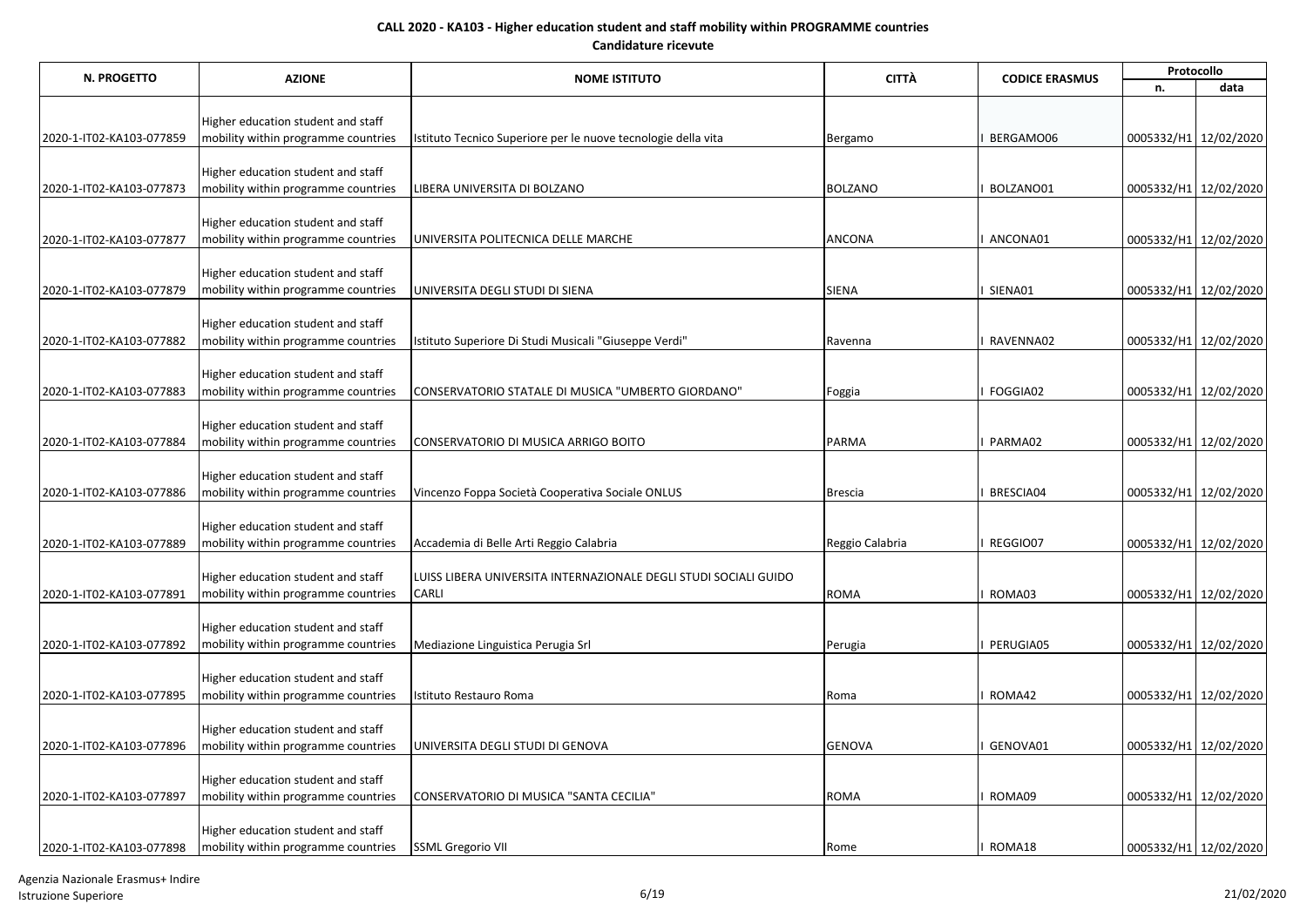| N. PROGETTO              | <b>AZIONE</b>                                                             | <b>NOME ISTITUTO</b>                                                                            | <b>CITTÀ</b>  | <b>CODICE ERASMUS</b> | Protocollo            |      |  |
|--------------------------|---------------------------------------------------------------------------|-------------------------------------------------------------------------------------------------|---------------|-----------------------|-----------------------|------|--|
|                          |                                                                           |                                                                                                 |               |                       | n.                    | data |  |
|                          |                                                                           |                                                                                                 |               |                       |                       |      |  |
|                          | Higher education student and staff                                        |                                                                                                 |               |                       |                       |      |  |
| 2020-1-IT02-KA103-077899 | mobility within programme countries                                       | UNIVERSITA DEGLI STUDI DELLA BASILICATA                                                         | POTENZA       | POTENZA01             | 0005332/H1 12/02/2020 |      |  |
|                          | Higher education student and staff                                        |                                                                                                 |               |                       |                       |      |  |
| 2020-1-IT02-KA103-077902 | mobility within programme countries                                       | Conservatorio Statale di Musica "E. F. Dall'Abaco"                                              | Verona        | VERONA02              | 0005332/H1 12/02/2020 |      |  |
|                          |                                                                           |                                                                                                 |               |                       |                       |      |  |
|                          | Higher education student and staff                                        |                                                                                                 |               |                       |                       |      |  |
| 2020-1-IT02-KA103-077905 | mobility within programme countries                                       | Istituto Superiore per le Industrie Artistiche Faenza                                           | Faenza        | FAENZA01              | 0005332/H1 12/02/2020 |      |  |
|                          |                                                                           |                                                                                                 |               |                       |                       |      |  |
| 2020-1-IT02-KA103-077906 | Higher education student and staff<br>mobility within programme countries | Fondazione Biocampus Istituto Tecnico Superiore per le Nuove Tecnologie per<br>il Made in Italy | LATINA        | LATINA04              | 0005332/H1 12/02/2020 |      |  |
|                          |                                                                           |                                                                                                 |               |                       |                       |      |  |
|                          | Higher education student and staff                                        |                                                                                                 |               |                       |                       |      |  |
| 2020-1-IT02-KA103-077907 | mobility within programme countries                                       | UNIVERSITA DEGLI STUDI DI ROMA FORO ITALICO                                                     | <b>ROMA</b>   | ROMA05                | 0005332/H1 12/02/2020 |      |  |
|                          |                                                                           |                                                                                                 |               |                       |                       |      |  |
|                          | Higher education student and staff                                        |                                                                                                 |               |                       |                       |      |  |
| 2020-1-IT02-KA103-077908 | mobility within programme countries                                       | UNIVERSITA PER STRANIERI DI PERUGIA                                                             | PERUGIA       | PERUGIA06             | 0005332/H1 12/02/2020 |      |  |
|                          | Higher education student and staff                                        |                                                                                                 |               |                       |                       |      |  |
| 2020-1-IT02-KA103-077913 | mobility within programme countries                                       | Università Telematica Universitas Mercatorum                                                    | Roma          | ROMA34                | 0005332/H1 12/02/2020 |      |  |
|                          |                                                                           |                                                                                                 |               |                       |                       |      |  |
|                          | Higher education student and staff                                        | Scuola Superiore per Mediatori Linguistici "Nelson Mandela" - gestito da IFOR                   |               |                       |                       |      |  |
| 2020-1-IT02-KA103-077924 | mobility within programme countries                                       | S.r.I.                                                                                          | Matera        | MATERA02              | 0005332/H1 12/02/2020 |      |  |
|                          |                                                                           |                                                                                                 |               |                       |                       |      |  |
| 2020-1-IT02-KA103-077925 | Higher education student and staff<br>mobility within programme countries | LIBERA UNIVERSITA MARIA SS. ASSUNTA DI ROMA                                                     | <b>ROMA</b>   | ROMA04                | 0005332/H1 12/02/2020 |      |  |
|                          |                                                                           |                                                                                                 |               |                       |                       |      |  |
|                          | Higher education student and staff                                        |                                                                                                 |               |                       |                       |      |  |
| 2020-1-IT02-KA103-077928 | mobility within programme countries                                       | UNIVERSITA CATTOLICA DEL SACRO CUORE                                                            | <b>MILANO</b> | MILANO03              | 0005332/H1 12/02/2020 |      |  |
|                          |                                                                           |                                                                                                 |               |                       |                       |      |  |
|                          | Higher education student and staff                                        |                                                                                                 |               |                       |                       |      |  |
| 2020-1-IT02-KA103-077929 | mobility within programme countries                                       | NABA NUOVA ACCADEMIA DI BELLE ARTI MILANO                                                       | <b>MILANO</b> | MILANO11              | 0005332/H1 12/02/2020 |      |  |
|                          | Higher education student and staff                                        |                                                                                                 |               |                       |                       |      |  |
| 2020-1-IT02-KA103-077931 | mobility within programme countries                                       | IED Istituto Europeo di Design S.p.A.                                                           | Milano        | MILANO18              | 0005332/H1 12/02/2020 |      |  |
|                          |                                                                           |                                                                                                 |               |                       |                       |      |  |
|                          | Higher education student and staff                                        |                                                                                                 |               |                       |                       |      |  |
| 2020-1-IT02-KA103-077933 | mobility within programme countries                                       | UNIVERSITA DEGLI STUDI DI ROMA TOR VERGATA                                                      | <b>ROMA</b>   | ROMA02_Consortia      | 0005332/H1 12/02/2020 |      |  |
|                          | Higher education student and staff                                        |                                                                                                 |               |                       |                       |      |  |
| 2020-1-IT02-KA103-077935 | mobility within programme countries                                       | UNIVERSITA CA' FOSCARI VENEZIA                                                                  | VENEZIA       | VENEZIA01             | 0005332/H1 12/02/2020 |      |  |
|                          |                                                                           |                                                                                                 |               |                       |                       |      |  |
|                          | Higher education student and staff                                        |                                                                                                 |               |                       |                       |      |  |
| 2020-1-IT02-KA103-077936 | mobility within programme countries                                       | UNIVERSITA TELEMATICA PEGASO                                                                    | <b>NAPOLI</b> | NAPOLI11              | 0005332/H1 12/02/2020 |      |  |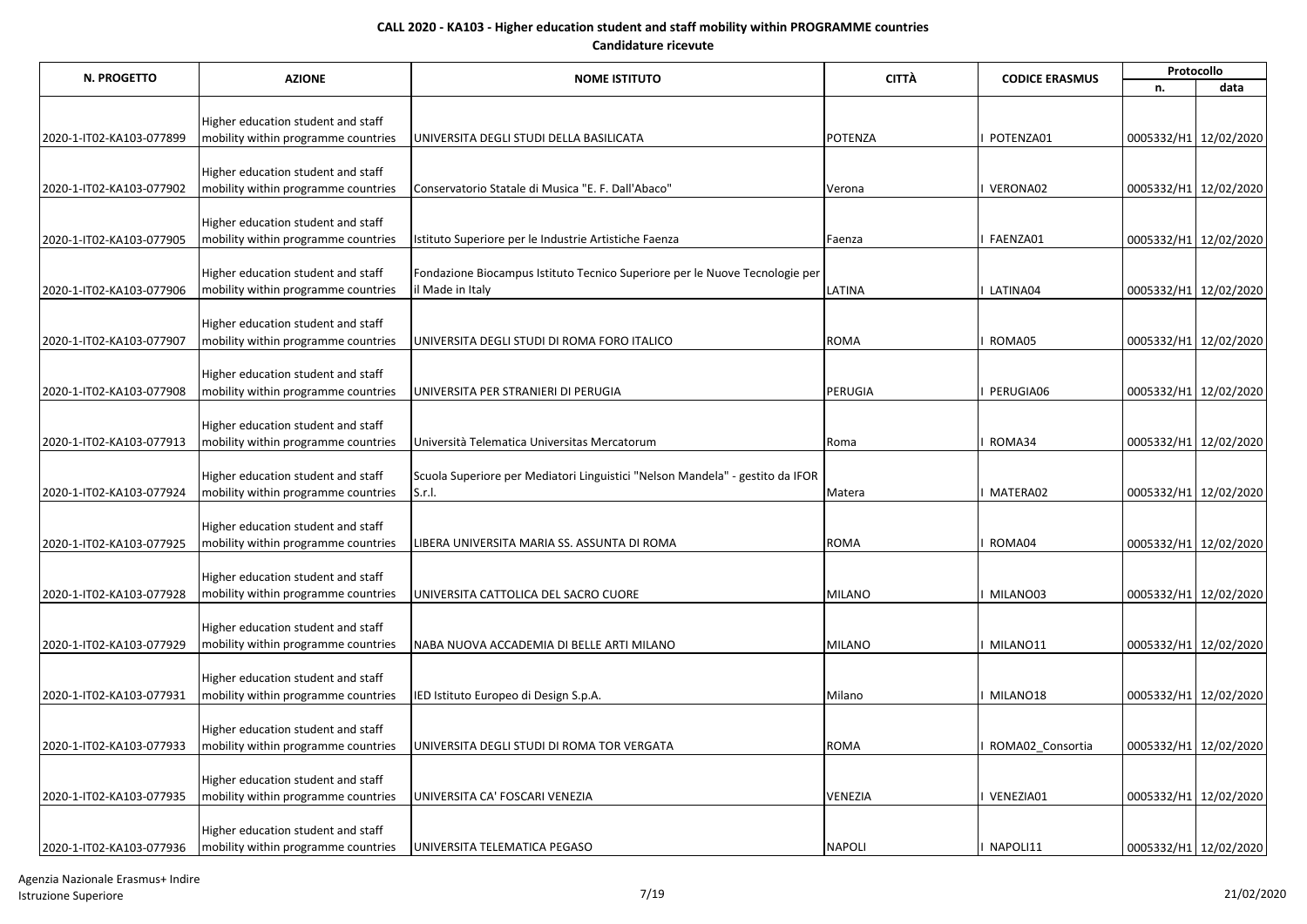| N. PROGETTO<br><b>AZIONE</b> | <b>NOME ISTITUTO</b>                                                      | <b>CITTÀ</b>                                                      | <b>CODICE ERASMUS</b> | Protocollo         |                       |                       |
|------------------------------|---------------------------------------------------------------------------|-------------------------------------------------------------------|-----------------------|--------------------|-----------------------|-----------------------|
|                              |                                                                           |                                                                   |                       |                    | n.                    | data                  |
|                              |                                                                           |                                                                   |                       |                    |                       |                       |
|                              | Higher education student and staff<br>mobility within programme countries | Quasar Progetto Srl                                               |                       | ROMA41             | 0005332/H1 12/02/2020 |                       |
| 2020-1-IT02-KA103-077937     |                                                                           |                                                                   | Roma                  |                    |                       |                       |
|                              | Higher education student and staff                                        |                                                                   |                       |                    |                       |                       |
| 2020-1-IT02-KA103-077941     | mobility within programme countries                                       | Siena Jazz - Accademia Nazionale del Jazz                         | Siena                 | SIENA05            |                       | 0005332/H1 12/02/2020 |
|                              |                                                                           |                                                                   |                       |                    |                       |                       |
|                              | Higher education student and staff                                        |                                                                   |                       |                    |                       |                       |
| 2020-1-IT02-KA103-077943     | mobility within programme countries                                       | UNIVERSITA DEGLI STUDI DI PADOVA                                  | PADOVA                | PADOVA01 Consortia |                       | 0005332/H1 12/02/2020 |
|                              | Higher education student and staff                                        |                                                                   |                       |                    |                       |                       |
| 2020-1-IT02-KA103-077946     | mobility within programme countries                                       | SCUOLA IMT (ISTITUZIONI, MERCATI, TECNOLOGIE) ALTI STUDI DI LUCCA | <b>LUCCA</b>          | LUCCA04            | 0005332/H1 12/02/2020 |                       |
|                              |                                                                           |                                                                   |                       |                    |                       |                       |
|                              | Higher education student and staff                                        |                                                                   |                       |                    |                       |                       |
| 2020-1-IT02-KA103-077947     | mobility within programme countries                                       | UNIVERSITA DEGLI STUDI GUGLIELMO MARCONI - TELEMATICA             | <b>ROMA</b>           | ROMA21             |                       | 0005332/H1 12/02/2020 |
|                              | Higher education student and staff                                        |                                                                   |                       |                    |                       |                       |
| 2020-1-IT02-KA103-077948     | mobility within programme countries                                       | Conservatorio Statale di Musica Niccolò Paganini                  | <b>GENOVA</b>         | GENOVA02           |                       | 0005332/H1 12/02/2020 |
|                              |                                                                           |                                                                   |                       |                    |                       |                       |
|                              | Higher education student and staff                                        |                                                                   |                       |                    |                       |                       |
| 2020-1-IT02-KA103-077953     | mobility within programme countries                                       | Accademia di Belle Arti di Urbino                                 | Urbino                | URBINO03           |                       | 0005332/H1 12/02/2020 |
|                              | Higher education student and staff                                        |                                                                   |                       |                    |                       |                       |
| 2020-1-IT02-KA103-077957     | mobility within programme countries                                       | <b>MAPI SRL</b>                                                   | Padova                | PADOVA04           |                       | 0005332/H1 12/02/2020 |
|                              |                                                                           |                                                                   |                       |                    |                       |                       |
|                              | Higher education student and staff                                        |                                                                   |                       |                    |                       |                       |
| 2020-1-IT02-KA103-077958     | mobility within programme countries                                       | Accademia di Belle Arti di Palermo                                | Palermo               | PALERMO03          |                       | 0005332/H1 12/02/2020 |
|                              | Higher education student and staff                                        |                                                                   |                       |                    |                       |                       |
| 2020-1-IT02-KA103-077960     | mobility within programme countries                                       | Istituto Superiore per le Industrie Artistiche-ISIA di Pescara    | Pescara               | PESCARA03          |                       | 0005332/H1 12/02/2020 |
|                              |                                                                           |                                                                   |                       |                    |                       |                       |
|                              | Higher education student and staff                                        |                                                                   |                       |                    |                       |                       |
| 2020-1-IT02-KA103-077961     | mobility within programme countries                                       | Accademia Abadir (ente gestore R.AR.A. SRL)                       | <b>CATANIA</b>        | CATANIA08          |                       | 0005332/H1 12/02/2020 |
|                              | Higher education student and staff                                        |                                                                   |                       |                    |                       |                       |
| 2020-1-IT02-KA103-077962     | mobility within programme countries                                       | Istituto Superiore per le Industrie Artistiche - I.S.I.A.         | Roma                  | ROMA12             | 0005332/H1 12/02/2020 |                       |
|                              |                                                                           |                                                                   |                       |                    |                       |                       |
|                              | Higher education student and staff                                        |                                                                   |                       |                    |                       |                       |
| 2020-1-IT02-KA103-077964     | mobility within programme countries                                       | UNIVERSITA DEGLI STUDI DEL SANNIO                                 | <b>BENEVENTO</b>      | BENEVEN02          | 0005332/H1 12/02/2020 |                       |
|                              |                                                                           |                                                                   |                       |                    |                       |                       |
| 2020-1-IT02-KA103-077966     | Higher education student and staff<br>mobility within programme countries | UNIVERSITA DEGLI STUDI DI SALERNO                                 | <b>FISCIANO SA</b>    | SALERNO01          |                       | 0005332/H1 12/02/2020 |
|                              |                                                                           |                                                                   |                       |                    |                       |                       |
|                              | Higher education student and staff                                        |                                                                   |                       |                    |                       |                       |
| 2020-1-IT02-KA103-077967     | mobility within programme countries                                       | Conservatorio di Musica Luca Marenzio                             | <b>Brescia</b>        | BRESCIA06          | 0005332/H1 12/02/2020 |                       |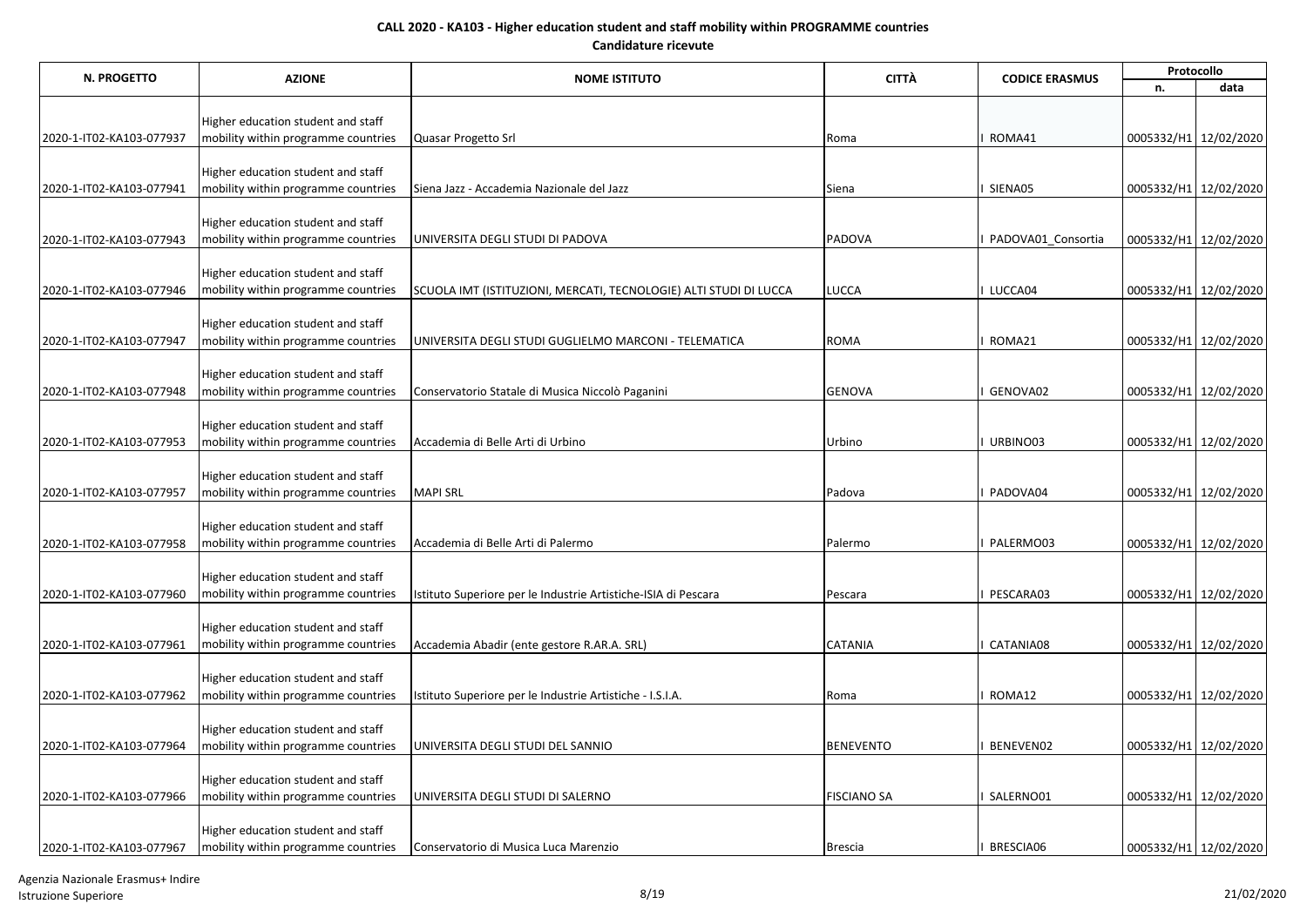| N. PROGETTO              | <b>AZIONE</b>                                                             | <b>NOME ISTITUTO</b>                                                        | <b>CITTÀ</b>         | <b>CODICE ERASMUS</b> | Protocollo            |      |  |
|--------------------------|---------------------------------------------------------------------------|-----------------------------------------------------------------------------|----------------------|-----------------------|-----------------------|------|--|
|                          |                                                                           |                                                                             |                      |                       | n.                    | data |  |
|                          |                                                                           |                                                                             |                      |                       |                       |      |  |
| 2020-1-IT02-KA103-077971 | Higher education student and staff<br>mobility within programme countries | CONSERVATORIO STATALE DI MUSICA "G.B. PERGOLESI" - FERMO                    | Fermo                | FERMO01               | 0005332/H1 12/02/2020 |      |  |
|                          |                                                                           |                                                                             |                      |                       |                       |      |  |
|                          | Higher education student and staff                                        |                                                                             |                      |                       |                       |      |  |
| 2020-1-IT02-KA103-077973 | mobility within programme countries                                       | SCUOLA SUPERIORE DI STUDI UNIVERSITARI E DI PERFEZIONAMENTO S ANNA          | <b>PISA</b>          | PISA03                | 0005332/H1 12/02/2020 |      |  |
|                          |                                                                           |                                                                             |                      |                       |                       |      |  |
| 2020-1-IT02-KA103-077974 | Higher education student and staff<br>mobility within programme countries |                                                                             | Ribera (AG)          | I AGRIGEN02           | 0005332/H1 12/02/2020 |      |  |
|                          |                                                                           | Istituto Superiore di Studi Musicali "Toscanini"                            |                      |                       |                       |      |  |
|                          | Higher education student and staff                                        |                                                                             |                      |                       |                       |      |  |
| 2020-1-IT02-KA103-077976 | mobility within programme countries                                       | CONSERVATORIO STATALE DI MUSICA A. SCARLATTI PALERMO                        | Palermo              | PALERMO04             | 0005332/H1 12/02/2020 |      |  |
|                          |                                                                           |                                                                             |                      |                       |                       |      |  |
|                          | Higher education student and staff                                        |                                                                             |                      |                       |                       |      |  |
| 2020-1-IT02-KA103-077978 | mobility within programme countries                                       | Facoltà valdese di teologia                                                 | Roma                 | ROMA28                | 0005332/H1 12/02/2020 |      |  |
|                          | Higher education student and staff                                        |                                                                             |                      |                       |                       |      |  |
| 2020-1-IT02-KA103-078009 | mobility within programme countries                                       | ISSM P. Mascagni                                                            | Livorno              | LIVORNO01             | 0005332/H1 12/02/2020 |      |  |
|                          |                                                                           |                                                                             |                      |                       |                       |      |  |
|                          | Higher education student and staff                                        |                                                                             |                      |                       |                       |      |  |
| 2020-1-IT02-KA103-078012 | mobility within programme countries                                       | Conservatorio di Musica G.B.Martini                                         | Bologna              | BOLOGNA04             | 0005332/H1 12/02/2020 |      |  |
|                          | Higher education student and staff                                        |                                                                             |                      |                       |                       |      |  |
| 2020-1-IT02-KA103-078020 | mobility within programme countries                                       | CONSERVATORIO DI MUSICA "F.TORREFRANCA" VIBO VALENTIA                       | <b>VIBO VALENTIA</b> | VIBO-VA01             | 0005332/H1 12/02/2020 |      |  |
|                          |                                                                           |                                                                             |                      |                       |                       |      |  |
|                          | Higher education student and staff                                        |                                                                             |                      |                       |                       |      |  |
| 2020-1-IT02-KA103-078036 | mobility within programme countries                                       | CONSERVATORIO STATALE DI MUSICA A.STEFFANI                                  | CASTELFRANCO VENETO  | CASTELF01             | 0005332/H1 12/02/2020 |      |  |
|                          | Higher education student and staff                                        |                                                                             |                      |                       |                       |      |  |
| 2020-1-IT02-KA103-078046 | mobility within programme countries                                       | Conservatorio di Musica Giuseppe Martucci Salerno                           | Salerno              | SALERNO02             | 0005332/H1 12/02/2020 |      |  |
|                          |                                                                           |                                                                             |                      |                       |                       |      |  |
|                          | Higher education student and staff                                        | Fondazione ITS Istituto Tecnico Superiore Area Nuove Tecnologie per il Made |                      |                       |                       |      |  |
| 2020-1-IT02-KA103-078057 | mobility within programme countries                                       | in Italy Sistema Alimentare Settore Produzioni Agroalimentari               | Locorotondo          | BARI06                | 0005332/H1 12/02/2020 |      |  |
|                          | Higher education student and staff                                        |                                                                             |                      |                       |                       |      |  |
| 2020-1-IT02-KA103-078058 | mobility within programme countries                                       | ACCADEMIA DI BELLE ARTI DI FOGGIA                                           | <b>FOGGIA</b>        | FOGGIA01              | 0005332/H1 12/02/2020 |      |  |
|                          |                                                                           |                                                                             |                      |                       |                       |      |  |
|                          | Higher education student and staff                                        |                                                                             |                      |                       |                       |      |  |
| 2020-1-IT02-KA103-078060 | mobility within programme countries                                       | LIBERA UNIVERSITA DI LINGUE E COMUNICAZIONE                                 | <b>MILANO</b>        | MILANO05              | 0005332/H1 12/02/2020 |      |  |
|                          | Higher education student and staff                                        |                                                                             |                      |                       |                       |      |  |
| 2020-1-IT02-KA103-078063 | mobility within programme countries                                       | Istituto Generale Istruzione Superiore S.R.L.                               | Cagliari             | QUARTUS01             | 0005332/H1 12/02/2020 |      |  |
|                          |                                                                           |                                                                             |                      |                       |                       |      |  |
|                          | Higher education student and staff                                        |                                                                             |                      |                       |                       |      |  |
| 2020-1-IT02-KA103-078065 | mobility within programme countries                                       | UNIVERSITA DEGLI STUDI DI CAMERINO                                          | <b>CAMERINO</b>      | CAMERIN01             | 0005332/H1 12/02/2020 |      |  |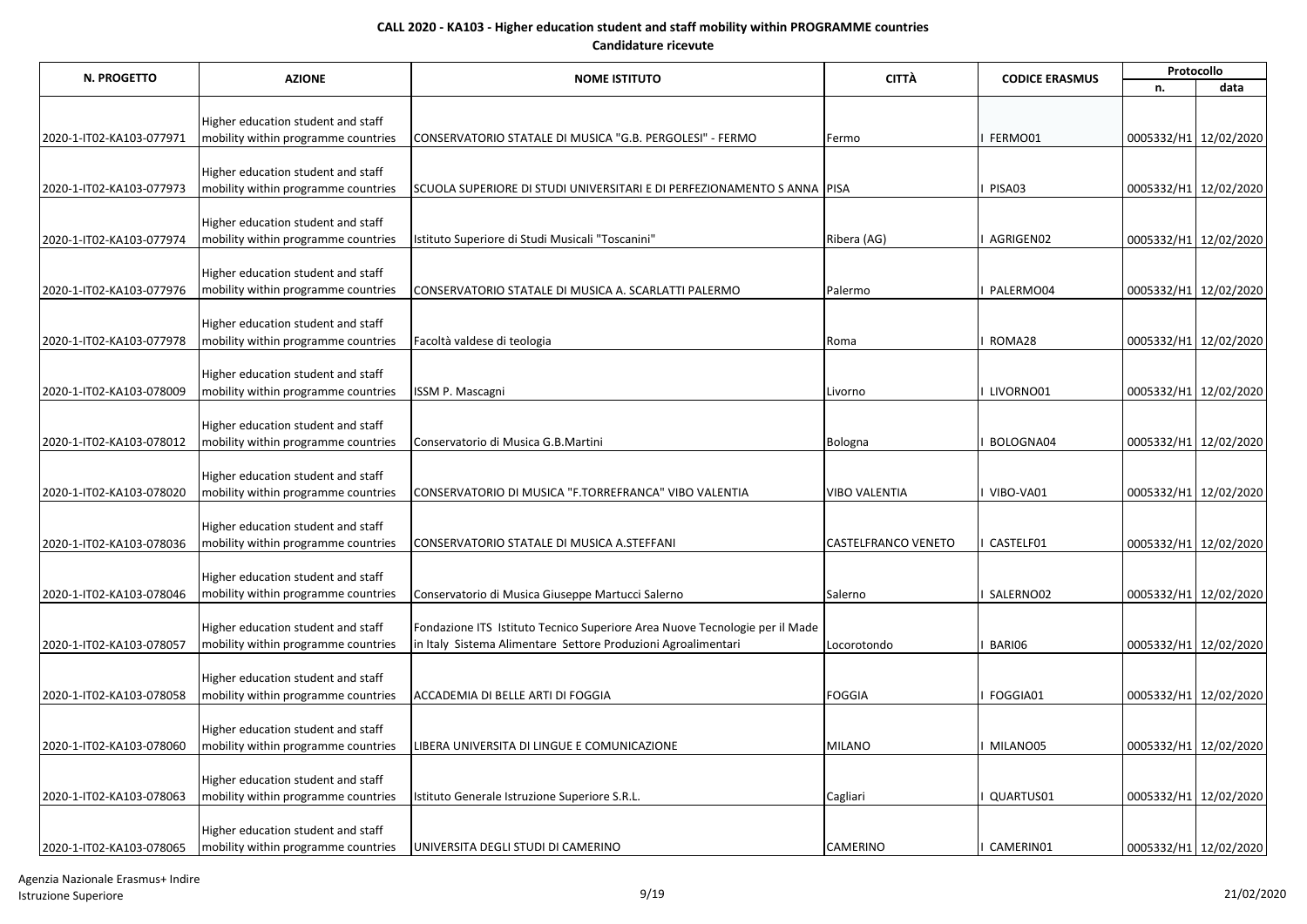|                          | <b>CITTÀ</b><br>N. PROGETTO<br><b>AZIONE</b><br><b>NOME ISTITUTO</b><br><b>CODICE ERASMUS</b> | Protocollo                                               |                        |                         |                       |                       |
|--------------------------|-----------------------------------------------------------------------------------------------|----------------------------------------------------------|------------------------|-------------------------|-----------------------|-----------------------|
|                          |                                                                                               |                                                          |                        |                         | n.                    | data                  |
|                          |                                                                                               |                                                          |                        |                         |                       |                       |
|                          | Higher education student and staff                                                            |                                                          |                        | TORINO05                |                       |                       |
| 2020-1-IT02-KA103-078066 | mobility within programme countries                                                           | Conservatorio Statale di Musica "Giuseppe Verdi" Torino  | Torino                 |                         |                       | 0005332/H1 12/02/2020 |
|                          | Higher education student and staff                                                            |                                                          |                        |                         |                       |                       |
| 2020-1-IT02-KA103-078071 | mobility within programme countries                                                           | UNIVERSITA DEGLI STUDI DI CAGLIARI                       | <b>CAGLIARI</b>        | CAGLIAR01               |                       | 0005332/H1 12/02/2020 |
|                          |                                                                                               |                                                          |                        |                         |                       |                       |
|                          | Higher education student and staff                                                            |                                                          |                        |                         |                       |                       |
| 2020-1-IT02-KA103-078075 | mobility within programme countries                                                           | UNIVERSITA' PER STRANIERI DANTE ALIGHIERI                | <b>REGGIO CALABRIA</b> | REGGIO06                |                       | 0005332/H1 12/02/2020 |
|                          | Higher education student and staff                                                            |                                                          |                        |                         |                       |                       |
| 2020-1-IT02-KA103-078077 | mobility within programme countries                                                           | UNIVERSITA' DEGLI STUDI DI MILANO-BICOCCA                | <b>MILANO</b>          | MILANO16                | 0005332/H1 12/02/2020 |                       |
|                          |                                                                                               |                                                          |                        |                         |                       |                       |
|                          | Higher education student and staff                                                            |                                                          |                        |                         |                       |                       |
| 2020-1-IT02-KA103-078078 | mobility within programme countries                                                           | LUM JEAN MONNET                                          | CASAMASSIMA (BA)       | CASAMAS01               |                       | 0005332/H1 12/02/2020 |
|                          | Higher education student and staff                                                            |                                                          |                        |                         |                       |                       |
| 2020-1-IT02-KA103-078079 | mobility within programme countries                                                           | POLITECNICO DI TORINO                                    | <b>TORINO</b>          | TORINO02                |                       | 0005332/H1 12/02/2020 |
|                          |                                                                                               |                                                          |                        |                         |                       |                       |
|                          | Higher education student and staff                                                            |                                                          |                        |                         |                       |                       |
| 2020-1-IT02-KA103-078080 | mobility within programme countries                                                           | UNIVERSITA DEGLI STUDI INTERNAZIONALI DI ROMA            | <b>ROMA</b>            | ROMA20                  | 0005332/H1 12/02/2020 |                       |
|                          | Higher education student and staff                                                            |                                                          |                        |                         |                       |                       |
| 2020-1-IT02-KA103-078081 | mobility within programme countries                                                           | Conservatorio Statale di Musica "G. Frescobaldi" Ferrara | Ferrara                | FERRARA02               |                       | 0005332/H1 12/02/2020 |
|                          |                                                                                               |                                                          |                        |                         |                       |                       |
|                          | Higher education student and staff                                                            |                                                          |                        |                         |                       |                       |
| 2020-1-IT02-KA103-078082 | mobility within programme countries                                                           | UNIVERSITA DEGLI STUDI DI NAPOLI PARTHENOPE              | <b>NAPOLI</b>          | NAPOLI03                | 0005332/H1 12/02/2020 |                       |
|                          | Higher education student and staff                                                            |                                                          |                        |                         |                       |                       |
| 2020-1-IT02-KA103-078083 | mobility within programme countries                                                           | ISTITUTO TECNICO SUPERIORE DEL TURISMO E DELL'OSPITALITA | <b>CERNOBBIO</b>       | CERNOB01                |                       | 0005332/H1 12/02/2020 |
|                          |                                                                                               |                                                          |                        |                         |                       |                       |
|                          | Higher education student and staff                                                            |                                                          |                        |                         |                       |                       |
| 2020-1-IT02-KA103-078084 | mobility within programme countries                                                           | <b>IUM Academy School</b>                                | Napoli                 | NAPOLI10                |                       | 0005332/H1 12/02/2020 |
|                          |                                                                                               |                                                          |                        |                         |                       |                       |
| 2020-1-IT02-KA103-078086 | Higher education student and staff<br>mobility within programme countries                     | UNIVERSITA DEGLI STUDI DI FOGGIA                         | <b>FOGGIA</b>          | FOGGIA03 Consortia      |                       | 0005332/H1 12/02/2020 |
|                          |                                                                                               |                                                          |                        |                         |                       |                       |
|                          | Higher education student and staff                                                            |                                                          |                        |                         |                       |                       |
| 2020-1-IT02-KA103-078087 | mobility within programme countries                                                           | Crs Laghi srl                                            | Milano                 | Crs Laghi srl_Consortia |                       | 0005332/H1 12/02/2020 |
|                          |                                                                                               |                                                          |                        |                         |                       |                       |
| 2020-1-IT02-KA103-078096 | Higher education student and staff<br>mobility within programme countries                     | Conservatorio Statale di Musica "L. Canepa"              | Sassari                | SASSARI02               |                       | 0005332/H1 12/02/2020 |
|                          |                                                                                               |                                                          |                        |                         |                       |                       |
|                          | Higher education student and staff                                                            |                                                          |                        |                         |                       |                       |
| 2020-1-IT02-KA103-078099 | mobility within programme countries                                                           | UNIVERSITA DEGLI STUDI MEDITERRANEA DI REGGIO CALABRIA   | <b>REGGIO CALABRIA</b> | I REGGIO01              | 0005332/H1 12/02/2020 |                       |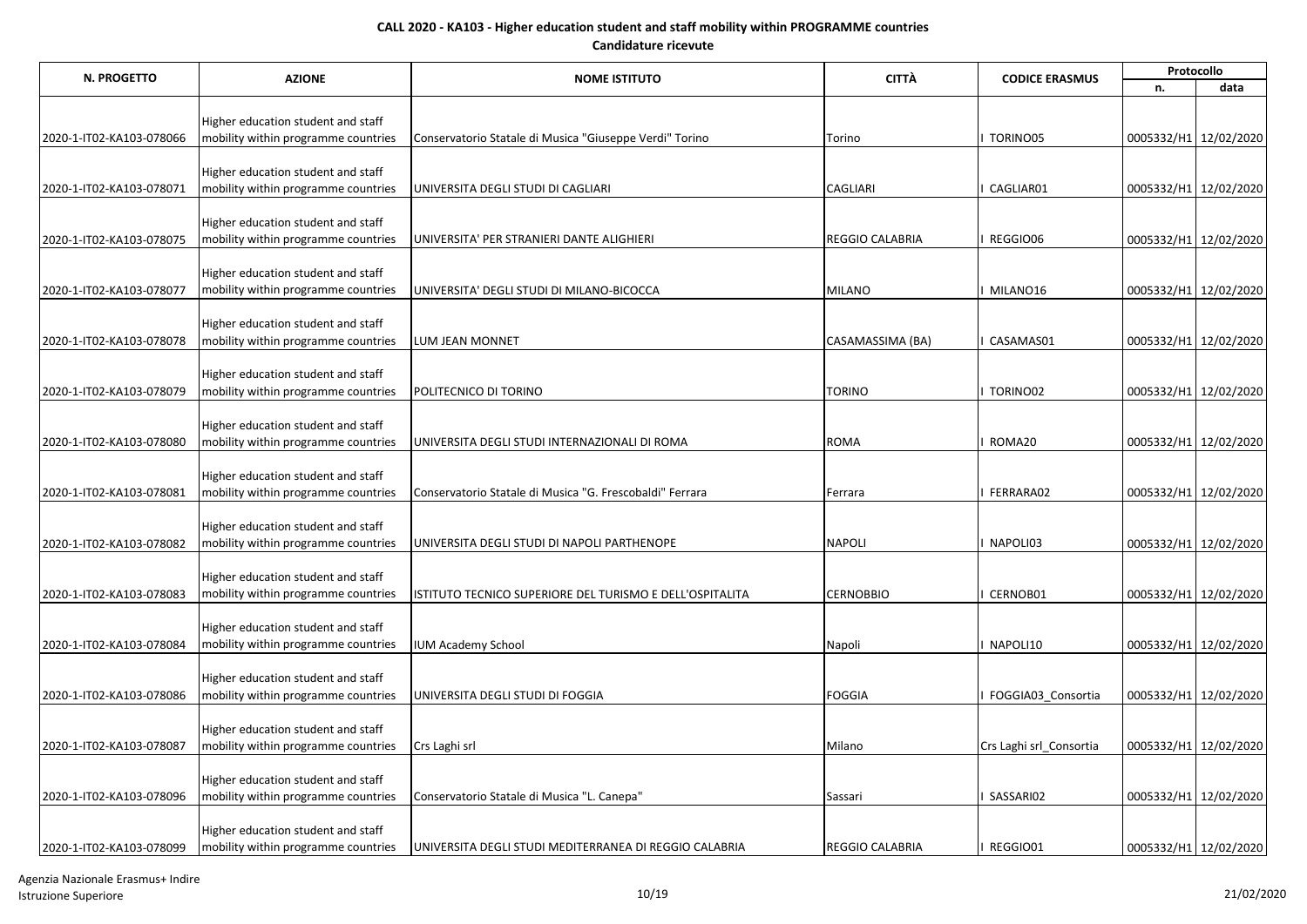| N. PROGETTO              | <b>AZIONE</b>                                                             | <b>NOME ISTITUTO</b>                                                    | <b>CITTÀ</b>  | <b>CODICE ERASMUS</b>  | Protocollo            |      |  |
|--------------------------|---------------------------------------------------------------------------|-------------------------------------------------------------------------|---------------|------------------------|-----------------------|------|--|
|                          |                                                                           |                                                                         |               |                        | n.                    | data |  |
|                          |                                                                           |                                                                         |               |                        |                       |      |  |
| 2020-1-IT02-KA103-078100 | Higher education student and staff<br>mobility within programme countries | Politecnico delle arti applicate all'impresa                            | Ancona        | ANCONA02               | 0005332/H1 12/02/2020 |      |  |
|                          |                                                                           |                                                                         |               |                        |                       |      |  |
|                          | Higher education student and staff                                        |                                                                         |               |                        |                       |      |  |
| 2020-1-IT02-KA103-078101 | mobility within programme countries                                       | Istitituto Superiore di Studi Musicali "L.Boccherini"                   | Lucca         | LUCCA03                | 0005332/H1 12/02/2020 |      |  |
|                          |                                                                           |                                                                         |               |                        |                       |      |  |
|                          | Higher education student and staff                                        |                                                                         |               |                        |                       |      |  |
| 2020-1-IT02-KA103-078102 | mobility within programme countries                                       | donneperroma                                                            | Rome          | donneperroma Consortia | 0005332/H1 12/02/2020 |      |  |
|                          | Higher education student and staff                                        | INSTITUTO SUPERIORE DI STDUDI MUSICALI - CONSERVATORIO DI MUSICA        |               |                        |                       |      |  |
| 2020-1-IT02-KA103-078104 | mobility within programme countries                                       | GIORGIO FEDERICO GHEDINI DI CUNEO                                       | <b>CUNEO</b>  | CUNEO01                | 0005332/H1 12/02/2020 |      |  |
|                          |                                                                           |                                                                         |               |                        |                       |      |  |
|                          | Higher education student and staff                                        |                                                                         |               |                        |                       |      |  |
| 2020-1-IT02-KA103-078111 | mobility within programme countries                                       | UNIVERSITA DEGLI STUDI DI UDINE                                         | <b>UDINE</b>  | UDINE01                | 0005332/H1 12/02/2020 |      |  |
|                          | Higher education student and staff                                        |                                                                         |               |                        |                       |      |  |
| 2020-1-IT02-KA103-078114 | mobility within programme countries                                       | SCUOLA SUPERIORE DI STUDI UNIVERSITARI E DI PERFEZIONAMENTO S ANNA PISA |               | PISA03_Consortia       | 0005332/H1 12/02/2020 |      |  |
|                          |                                                                           |                                                                         |               |                        |                       |      |  |
|                          | Higher education student and staff                                        |                                                                         |               |                        |                       |      |  |
| 2020-1-IT02-KA103-078115 | mobility within programme countries                                       | ISTITUTO SUPERIORE DI STUDI MUSICALI "FRANCO VITTADINI"                 | PAVIA         | PAVIA02                | 0005332/H1 12/02/2020 |      |  |
|                          | Higher education student and staff                                        |                                                                         |               |                        |                       |      |  |
| 2020-1-IT02-KA103-078120 | mobility within programme countries                                       | UNIVERSITA DEGLI STUDI DELL'AQUILA                                      | L AQUILA      | L-AQUIL01              | 0005332/H1 12/02/2020 |      |  |
|                          |                                                                           |                                                                         |               |                        |                       |      |  |
|                          | Higher education student and staff                                        |                                                                         |               |                        |                       |      |  |
| 2020-1-IT02-KA103-078121 | mobility within programme countries                                       | Istituto Superiore di Studi Musicali "Rinaldo Franci"                   | Siena         | SIENA04                | 0005332/H1 12/02/2020 |      |  |
|                          | Higher education student and staff                                        |                                                                         |               |                        |                       |      |  |
| 2020-1-IT02-KA103-078122 | mobility within programme countries                                       | ISTITUTO SUPERIORE INDUSTRIE ARTISTICHE URBINO                          | <b>URBINO</b> | URBINO05               | 0005332/H1 12/02/2020 |      |  |
|                          |                                                                           |                                                                         |               |                        |                       |      |  |
|                          | Higher education student and staff                                        |                                                                         |               |                        |                       |      |  |
| 2020-1-IT02-KA103-078127 | mobility within programme countries                                       | POLITECNICO DI BARI                                                     | <b>BARI</b>   | BARI05                 | 0005332/H1 12/02/2020 |      |  |
|                          |                                                                           |                                                                         |               |                        |                       |      |  |
| 2020-1-IT02-KA103-078128 | Higher education student and staff<br>mobility within programme countries | Fondazione European School of Management Italia                         | Torino        | TORINO15               | 0005332/H1 12/02/2020 |      |  |
|                          |                                                                           |                                                                         |               |                        |                       |      |  |
|                          | Higher education student and staff                                        |                                                                         |               |                        |                       |      |  |
| 2020-1-IT02-KA103-078129 | mobility within programme countries                                       | UNIVERSITA DEGLI STUDI DI ROMA LA SAPIENZA                              | <b>ROMA</b>   | ROMA01                 | 0005332/H1 12/02/2020 |      |  |
|                          |                                                                           |                                                                         |               |                        |                       |      |  |
|                          | Higher education student and staff                                        |                                                                         |               |                        |                       |      |  |
| 2020-1-IT02-KA103-078130 | mobility within programme countries                                       | ACCADEMIA DI BELLE ARTI DI BRERA                                        | Milano        | MILANO08               | 0005332/H1 12/02/2020 |      |  |
|                          | Higher education student and staff                                        |                                                                         |               |                        |                       |      |  |
| 2020-1-IT02-KA103-078131 | mobility within programme countries                                       | CONSERVATORIO DI MUSICA BENEDETTO MARCELLO DI VENEZIA                   | VENEZIA       | I VENEZIA04            | 0005332/H1 12/02/2020 |      |  |

Agenzia Nazionale Erasmus+ Indire Istruzione Superiore 21/02/2020 201/02/2020 201/02/2020 21/02/2020 21/02/2020 21/02/2020 21/02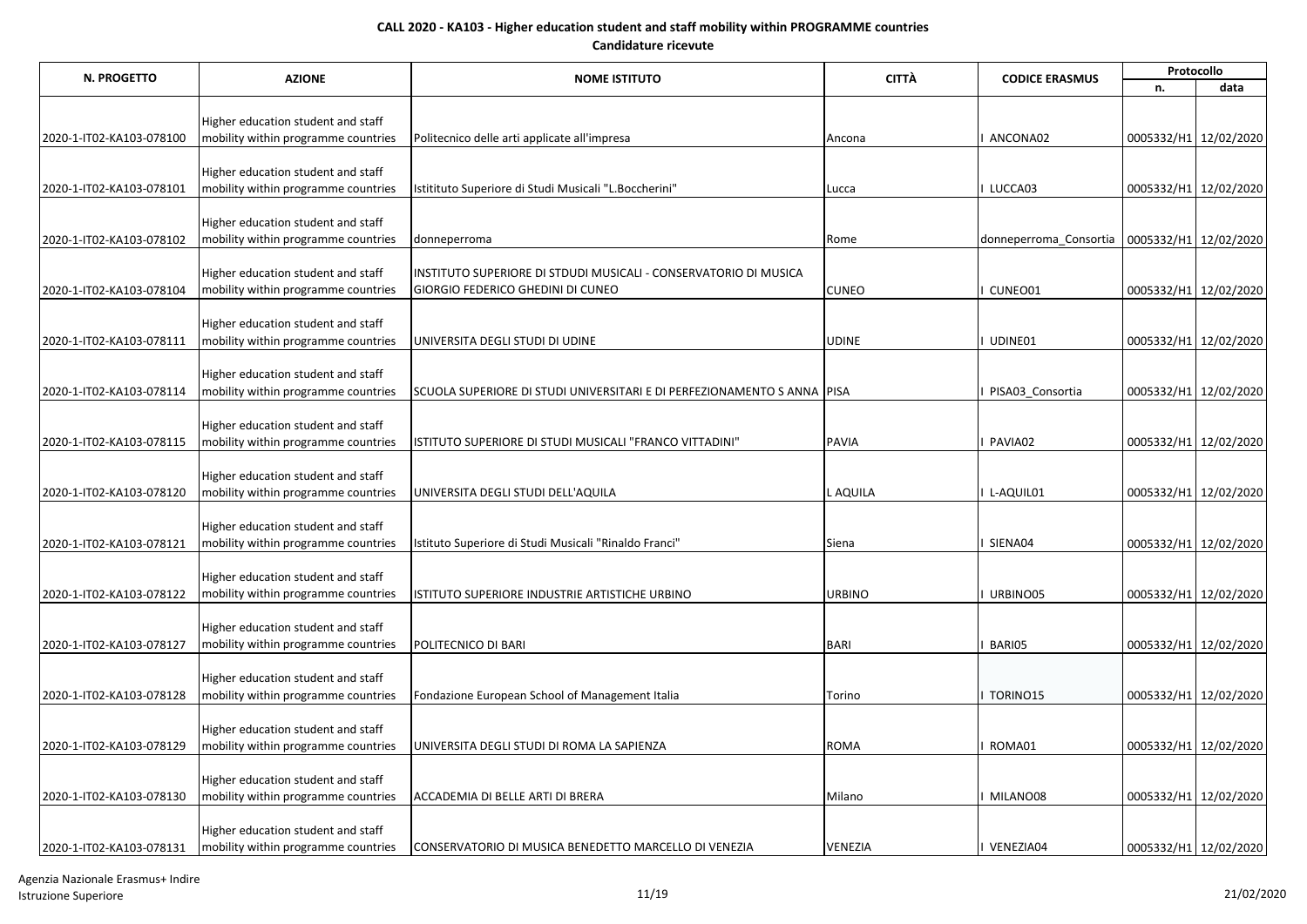| N. PROGETTO              | <b>AZIONE</b>                                                             | <b>NOME ISTITUTO</b>                                                              | <b>CITTÀ</b>       | <b>CODICE ERASMUS</b> | Protocollo            |      |  |
|--------------------------|---------------------------------------------------------------------------|-----------------------------------------------------------------------------------|--------------------|-----------------------|-----------------------|------|--|
|                          |                                                                           |                                                                                   |                    |                       | n.                    | data |  |
|                          |                                                                           |                                                                                   |                    |                       |                       |      |  |
|                          | Higher education student and staff                                        |                                                                                   |                    |                       |                       |      |  |
| 2020-1-IT02-KA103-078133 | mobility within programme countries                                       | FONDAZIONE ITS TURISMO JESOLO                                                     | Jesolo (VE)        | JESOLO01              | 0005332/H1 12/02/2020 |      |  |
|                          | Higher education student and staff                                        |                                                                                   |                    |                       |                       |      |  |
| 2020-1-IT02-KA103-078134 | mobility within programme countries                                       | EUROPEAN UNIVERSITY INSTITUTE                                                     | <b>FIESOLE</b>     | FIESOLE01             | 0005332/H1 12/02/2020 |      |  |
|                          |                                                                           |                                                                                   |                    |                       |                       |      |  |
|                          | Higher education student and staff                                        |                                                                                   |                    |                       |                       |      |  |
| 2020-1-IT02-KA103-078137 | mobility within programme countries                                       | UNIVERSITA DEGLI STUDI DI MESSINA                                                 | MESSINA            | MESSINA01             | 0005332/H1 12/02/2020 |      |  |
|                          |                                                                           |                                                                                   |                    |                       |                       |      |  |
|                          | Higher education student and staff                                        |                                                                                   |                    |                       |                       |      |  |
| 2020-1-IT02-KA103-078138 | mobility within programme countries                                       | SSML di Mantova                                                                   | Milano             | MILANO22              | 0005332/H1 12/02/2020 |      |  |
|                          | Higher education student and staff                                        |                                                                                   |                    |                       |                       |      |  |
| 2020-1-IT02-KA103-078162 | mobility within programme countries                                       | UNIVERSITA DEGLI STUDI DI SCIENZE GASTRONOMICHE                                   | <b>BRA</b>         | BRA01                 | 0005332/H1 12/02/2020 |      |  |
|                          |                                                                           |                                                                                   |                    |                       |                       |      |  |
|                          | Higher education student and staff                                        |                                                                                   |                    |                       |                       |      |  |
| 2020-1-IT02-KA103-078163 | mobility within programme countries                                       | UNIVERSITA TELEMATICA INTERNAZIONALE-UNINETTUNO                                   | <b>ROMA</b>        | ROMA24                | 0005332/H1 12/02/2020 |      |  |
|                          |                                                                           |                                                                                   |                    |                       |                       |      |  |
|                          | Higher education student and staff                                        |                                                                                   |                    |                       |                       |      |  |
| 2020-1-IT02-KA103-078180 | mobility within programme countries                                       | UNIVERSITA DEGLI STUDI DI UDINE                                                   | <b>UDINE</b>       | UDINE01 Consortia     | 0005332/H1 12/02/2020 |      |  |
|                          | Higher education student and staff                                        |                                                                                   |                    |                       |                       |      |  |
| 2020-1-IT02-KA103-078181 | mobility within programme countries                                       | FONDAZIONE ISTITUTO TECNICO PER L'EFFICIENZA ENERGETICA                           | savona             | GENOVA05              | 0005332/H1 12/02/2020 |      |  |
|                          |                                                                           |                                                                                   |                    |                       |                       |      |  |
|                          | Higher education student and staff                                        |                                                                                   |                    |                       |                       |      |  |
| 2020-1-IT02-KA103-078183 | mobility within programme countries                                       | Conservatorio di Musica "F. Cilea"                                                | Reggio di Calabria | REGGIO03              | 0005332/H1 12/02/2020 |      |  |
|                          |                                                                           |                                                                                   |                    |                       |                       |      |  |
|                          | Higher education student and staff                                        |                                                                                   |                    |                       |                       |      |  |
| 2020-1-IT02-KA103-078193 | mobility within programme countries                                       | Conservatorio di Musica Francesco Venezze                                         | <b>ROVIGO</b>      | ROVIGO01              | 0005332/H1 12/02/2020 |      |  |
|                          | Higher education student and staff                                        |                                                                                   |                    |                       |                       |      |  |
| 2020-1-IT02-KA103-078194 | mobility within programme countries                                       | HUMANITAS UNIVERSITY                                                              | PIEVE EMANUELE     | MILANO21              | 0005332/H1 12/02/2020 |      |  |
|                          |                                                                           | Fondazione di Partecipazione dell' Istituto Tecnico Superiore "Area               |                    |                       |                       |      |  |
|                          | Higher education student and staff                                        | Tecnologica della Mobilità Sostenibile - Logistica e Sistemi e Servizi Innovativi |                    |                       |                       |      |  |
| 2020-1-IT02-KA103-078212 | mobility within programme countries                                       | per la Mobilità di Persone e Merci"                                               | Verona             | VERONA04              | 0005332/H1 12/02/2020 |      |  |
|                          |                                                                           |                                                                                   |                    |                       |                       |      |  |
|                          | Higher education student and staff                                        |                                                                                   |                    |                       |                       |      |  |
| 2020-1-IT02-KA103-078217 | mobility within programme countries                                       | UNIVERSITA DEGLI STUDI DI PADOVA                                                  | PADOVA             | PADOVA01              | 0005332/H1 12/02/2020 |      |  |
|                          |                                                                           |                                                                                   |                    |                       |                       |      |  |
| 2020-1-IT02-KA103-078218 | Higher education student and staff<br>mobility within programme countries | Fondazione Accademia di Belle Arti "P. Vannucci"                                  | Perugia            | PERUGIA04             | 0005332/H1 12/02/2020 |      |  |
|                          |                                                                           |                                                                                   |                    |                       |                       |      |  |
|                          | Higher education student and staff                                        |                                                                                   |                    |                       |                       |      |  |
| 2020-1-IT02-KA103-078224 | mobility within programme countries                                       | <b>SEND</b>                                                                       | <b>PALERMO</b>     | <b>SEND Consortia</b> | 0005332/H1 12/02/2020 |      |  |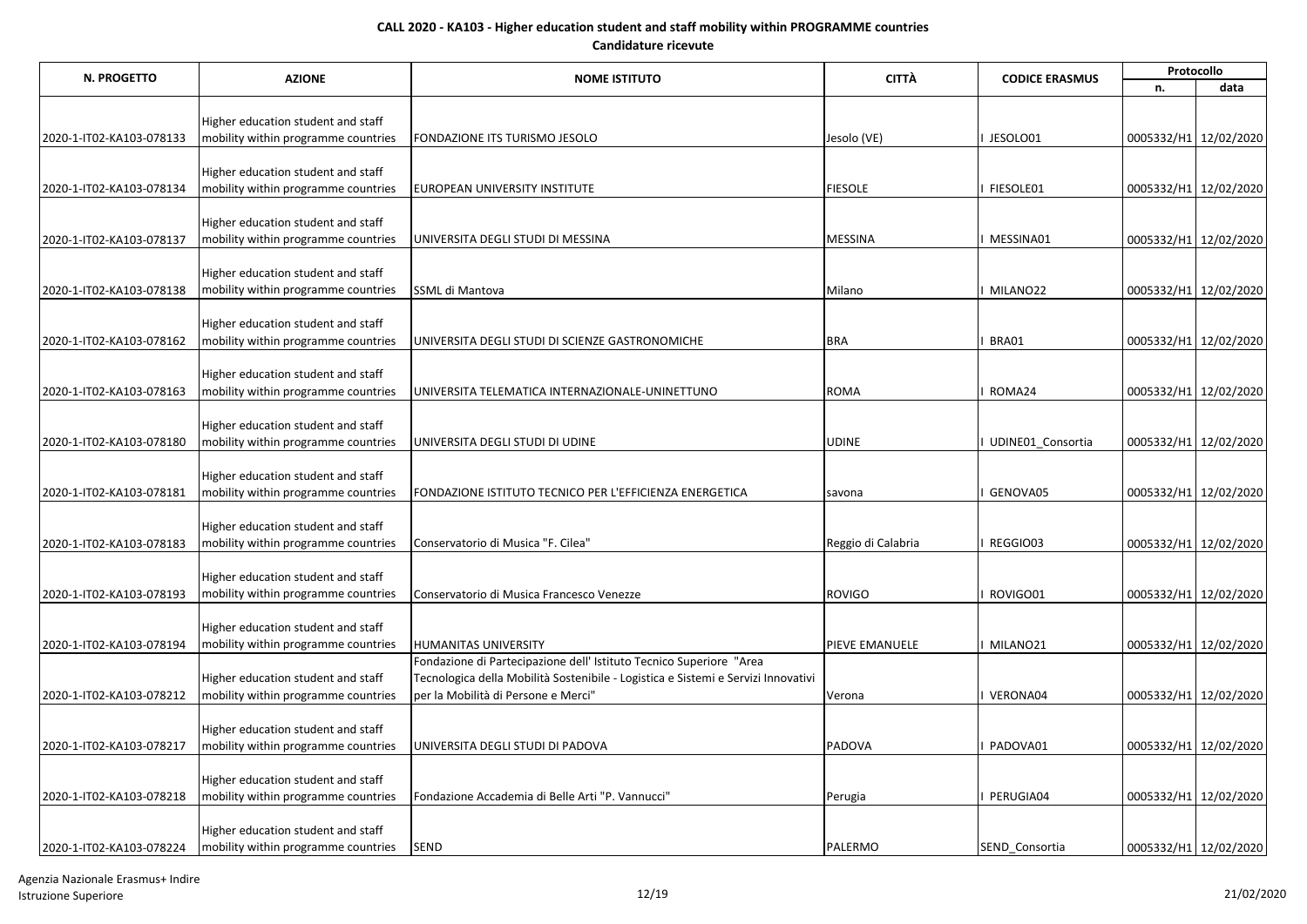| N. PROGETTO              | <b>AZIONE</b>                                                             | <b>NOME ISTITUTO</b>                                                            | <b>CITTÀ</b>        | <b>CODICE ERASMUS</b> | Protocollo            |      |  |
|--------------------------|---------------------------------------------------------------------------|---------------------------------------------------------------------------------|---------------------|-----------------------|-----------------------|------|--|
|                          |                                                                           |                                                                                 |                     |                       | n.                    | data |  |
|                          |                                                                           |                                                                                 |                     |                       |                       |      |  |
| 2020-1-IT02-KA103-078252 | Higher education student and staff<br>mobility within programme countries | UNIVERSITA DEGLI STUDI NICCOLO CUSANO TELEMATICA ROMA                           | <b>ROMA</b>         | ROMA31                | 0005332/H1 12/02/2020 |      |  |
|                          |                                                                           |                                                                                 |                     |                       |                       |      |  |
|                          | Higher education student and staff                                        |                                                                                 |                     |                       |                       |      |  |
| 2020-1-IT02-KA103-078262 | mobility within programme countries                                       | Conservatorio Statale di Musica Luisa D'Annunzio                                | Pescara             | PESCARA01             | 0005332/H1 12/02/2020 |      |  |
|                          |                                                                           |                                                                                 |                     |                       |                       |      |  |
| 2020-1-IT02-KA103-078263 | Higher education student and staff<br>mobility within programme countries | Conservatorio di Musica "Giuseppe Nicolini"                                     | PIACENZA            | PIACENZ01             | 0005332/H1 12/02/2020 |      |  |
|                          |                                                                           |                                                                                 |                     |                       |                       |      |  |
|                          | Higher education student and staff                                        |                                                                                 |                     |                       |                       |      |  |
| 2020-1-IT02-KA103-078266 | mobility within programme countries                                       | CONSERVATORIO DI MUSICA GIUSEPPE TARTINI                                        | <b>TRIESTE</b>      | TRIESTE02             | 0005332/H1 12/02/2020 |      |  |
|                          |                                                                           |                                                                                 |                     |                       |                       |      |  |
| 2020-1-IT02-KA103-078272 | Higher education student and staff<br>mobility within programme countries | UNIVERSITA DELLA CALABRIA                                                       | ARCAVACATA DI RENDE | COSENZA01 Consortia   | 0005332/H1 12/02/2020 |      |  |
|                          |                                                                           |                                                                                 |                     |                       |                       |      |  |
|                          | Higher education student and staff                                        |                                                                                 |                     |                       |                       |      |  |
| 2020-1-IT02-KA103-078274 | mobility within programme countries                                       | UNIVERSITA DELLA CALABRIA                                                       | ARCAVACATA DI RENDE | COSENZA01             | 0005332/H1 12/02/2020 |      |  |
|                          | Higher education student and staff                                        |                                                                                 |                     |                       |                       |      |  |
| 2020-1-IT02-KA103-078275 | mobility within programme countries                                       | Uniformazione S.R.L.                                                            | Italy               | VICENZA02             | 0005332/H1 12/02/2020 |      |  |
|                          |                                                                           |                                                                                 |                     |                       |                       |      |  |
|                          | Higher education student and staff                                        |                                                                                 |                     |                       |                       |      |  |
| 2020-1-IT02-KA103-078280 | mobility within programme countries                                       | Universita' degli Studi di Urbino Carlo Bo                                      | <b>URBINO</b>       | URBINO01              | 0005332/H1 12/02/2020 |      |  |
|                          | Higher education student and staff                                        |                                                                                 |                     |                       |                       |      |  |
| 2020-1-IT02-KA103-078285 | mobility within programme countries                                       | UNIVERSITA DEGLI STUDI DI TORINO                                                | <b>TORINO</b>       | TORINO01              | 0005332/H1 12/02/2020 |      |  |
|                          |                                                                           |                                                                                 |                     |                       |                       |      |  |
|                          | Higher education student and staff                                        | ISTITUTO MUSICALE "GAETANO DONIZETTI" (ISTITUTO SUPERIORE DI STUDI              |                     |                       |                       |      |  |
| 2020-1-IT02-KA103-078286 | mobility within programme countries                                       | MUSICALI) - BERGAMO                                                             | Bergamo             | BERGAMO03             | 0005332/H1 12/02/2020 |      |  |
|                          | Higher education student and staff                                        |                                                                                 |                     |                       |                       |      |  |
| 2020-1-IT02-KA103-078297 | mobility within programme countries                                       | ACCADEMIA DI BELLE ARTI DI BOLOGNA                                              | <b>BOOGNA</b>       | BOLOGNA03             | 0005332/H1 12/02/2020 |      |  |
|                          |                                                                           |                                                                                 |                     |                       |                       |      |  |
|                          | Higher education student and staff                                        |                                                                                 |                     |                       |                       |      |  |
| 2020-1-IT02-KA103-078327 | mobility within programme countries                                       | Accademia di Belle Arti di Frosinone                                            | Frosinone           | FROSINO01             | 0005332/H1 12/02/2020 |      |  |
|                          | Higher education student and staff                                        |                                                                                 |                     |                       |                       |      |  |
| 2020-1-IT02-KA103-078332 | mobility within programme countries                                       | ALMA MATER STUDIORUM - UNIVERSITA DI BOLOGNA                                    | <b>BOLOGNA</b>      | BOLOGNA01             | 0005332/H1 12/02/2020 |      |  |
|                          |                                                                           |                                                                                 |                     |                       |                       |      |  |
|                          | Higher education student and staff                                        |                                                                                 |                     |                       |                       |      |  |
| 2020-1-IT02-KA103-078333 | mobility within programme countries                                       | Accademia Nazionale d'Arte Drammatica "Silvio d'Amico"                          | Roma                | ROMA29                | 0005332/H1 12/02/2020 |      |  |
|                          | Higher education student and staff                                        | Istituto Tecnico Superiore Angelo Rizzoli per le Tecnologie dell'Informazione e |                     |                       |                       |      |  |
| 2020-1-IT02-KA103-078334 | mobility within programme countries                                       | della Comunicazione                                                             | Milano              | I MILANO19            | 0005332/H1 12/02/2020 |      |  |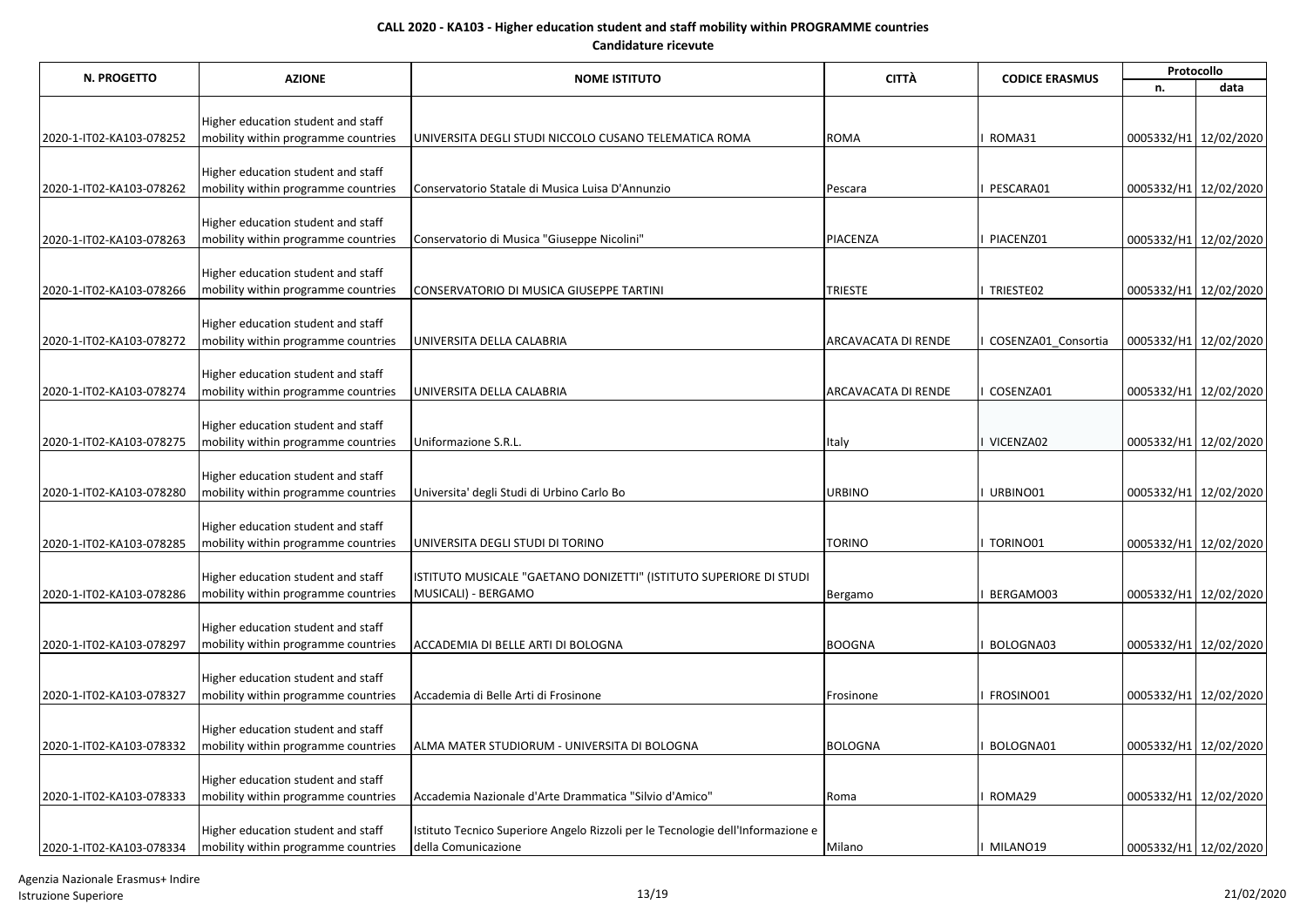| N. PROGETTO              | <b>AZIONE</b>                                                             | <b>NOME ISTITUTO</b>                               | <b>CITTÀ</b>  | <b>CODICE ERASMUS</b> | Protocollo            |                       |  |
|--------------------------|---------------------------------------------------------------------------|----------------------------------------------------|---------------|-----------------------|-----------------------|-----------------------|--|
|                          |                                                                           |                                                    |               |                       | n.                    | data                  |  |
|                          |                                                                           |                                                    |               |                       |                       |                       |  |
| 2020-1-IT02-KA103-078338 | Higher education student and staff<br>mobility within programme countries | UNIVERSITA DEGLI STUDI DI FIRENZE                  | Florence      | FIRENZE01             |                       | 0005332/H1 12/02/2020 |  |
|                          |                                                                           |                                                    |               |                       |                       |                       |  |
|                          | Higher education student and staff                                        |                                                    |               |                       |                       |                       |  |
| 2020-1-IT02-KA103-078340 | mobility within programme countries                                       | Accademia di Belle Arti di Firenze                 | florence      | FIRENZE03             |                       | 0005332/H1 12/02/2020 |  |
|                          |                                                                           |                                                    |               |                       |                       |                       |  |
| 2020-1-IT02-KA103-078342 | Higher education student and staff<br>mobility within programme countries | Istituto Universitario di Studi Superiori di Pavia | <b>PAVIA</b>  | PAVIA03               |                       | 0005332/H1 12/02/2020 |  |
|                          |                                                                           |                                                    |               |                       |                       |                       |  |
|                          | Higher education student and staff                                        |                                                    |               |                       |                       |                       |  |
| 2020-1-IT02-KA103-078344 | mobility within programme countries                                       | Accademia di Belle Arti di Catanzaro               | Catanzaro     | CATANZA03             |                       | 0005332/H1 12/02/2020 |  |
|                          |                                                                           |                                                    |               |                       |                       |                       |  |
|                          | Higher education student and staff                                        | UNIVERSITA COMMERCIALE LUIGI BOCCONI               | <b>MILANO</b> | MILANO04              |                       |                       |  |
| 2020-1-IT02-KA103-078348 | mobility within programme countries                                       |                                                    |               |                       |                       | 0005332/H1 12/02/2020 |  |
|                          | Higher education student and staff                                        |                                                    |               |                       |                       |                       |  |
| 2020-1-IT02-KA103-078350 | mobility within programme countries                                       | UNIVERSITA DEGLI STUDI DI NAPOLI L'ORIENTALE       | naples        | NAPOLI02              |                       | 0005332/H1 12/02/2020 |  |
|                          |                                                                           |                                                    |               |                       |                       |                       |  |
|                          | Higher education student and staff                                        |                                                    |               |                       |                       |                       |  |
| 2020-1-IT02-KA103-078354 | mobility within programme countries                                       | UNIVERSITA DEGLI STUDI DI MILANO                   | <b>MILANO</b> | MILANO01              |                       | 0005332/H1 12/02/2020 |  |
|                          | Higher education student and staff                                        |                                                    |               | ROMA01_EU4EU_Consorti |                       |                       |  |
| 2020-1-IT02-KA103-078357 | mobility within programme countries                                       | UNIVERSITA DEGLI STUDI DI ROMA LA SAPIENZA         | <b>ROMA</b>   |                       |                       | 0005332/H1 12/02/2020 |  |
|                          |                                                                           |                                                    |               |                       |                       |                       |  |
|                          | Higher education student and staff                                        |                                                    |               |                       |                       |                       |  |
| 2020-1-IT02-KA103-078365 | mobility within programme countries                                       | International Campus Srl                           | <b>ROMA</b>   | ROMA32                |                       | 0005332/H1 12/02/2020 |  |
|                          | Higher education student and staff                                        |                                                    |               |                       |                       |                       |  |
| 2020-1-IT02-KA103-078368 | mobility within programme countries                                       | Accademia di Belle Arti di Bari                    | Bari          | BARI02                |                       | 0005332/H1 12/02/2020 |  |
|                          |                                                                           |                                                    |               |                       |                       |                       |  |
|                          | Higher education student and staff                                        |                                                    |               |                       |                       |                       |  |
| 2020-1-IT02-KA103-078374 | mobility within programme countries                                       | UNIVERSITA DELLA VALLE D'AOSTA                     | <b>AOSTA</b>  | AOSTA02               |                       | 0005332/H1 12/02/2020 |  |
|                          | Higher education student and staff                                        |                                                    |               |                       |                       |                       |  |
| 2020-1-IT02-KA103-078375 | mobility within programme countries                                       | Conservatorio statale di musica Giacomo Puccini    | la Spezia     | LA-SPEZ01             |                       | 0005332/H1 12/02/2020 |  |
|                          |                                                                           |                                                    |               |                       |                       |                       |  |
|                          | Higher education student and staff                                        |                                                    |               |                       |                       |                       |  |
| 2020-1-IT02-KA103-078377 | mobility within programme countries                                       | UNIVERSITA DEGLI STUDI DI BARI ALDO MORO           | <b>BARI</b>   | BARI01                | 0005332/H1 12/02/2020 |                       |  |
|                          | Higher education student and staff                                        |                                                    |               |                       |                       |                       |  |
| 2020-1-IT02-KA103-078379 | mobility within programme countries                                       | Conservatorio di musica "F.A. Bonporti" di Trento  | Trento        | TRENTO02              |                       | 0005332/H1 12/02/2020 |  |
|                          |                                                                           |                                                    |               |                       |                       |                       |  |
|                          | Higher education student and staff                                        |                                                    |               |                       |                       |                       |  |
| 2020-1-IT02-KA103-078380 | mobility within programme countries                                       | UNIVERSITA PER STRANIERI DI SIENA                  | <b>SIENA</b>  | SIENA02               | 0005332/H1 12/02/2020 |                       |  |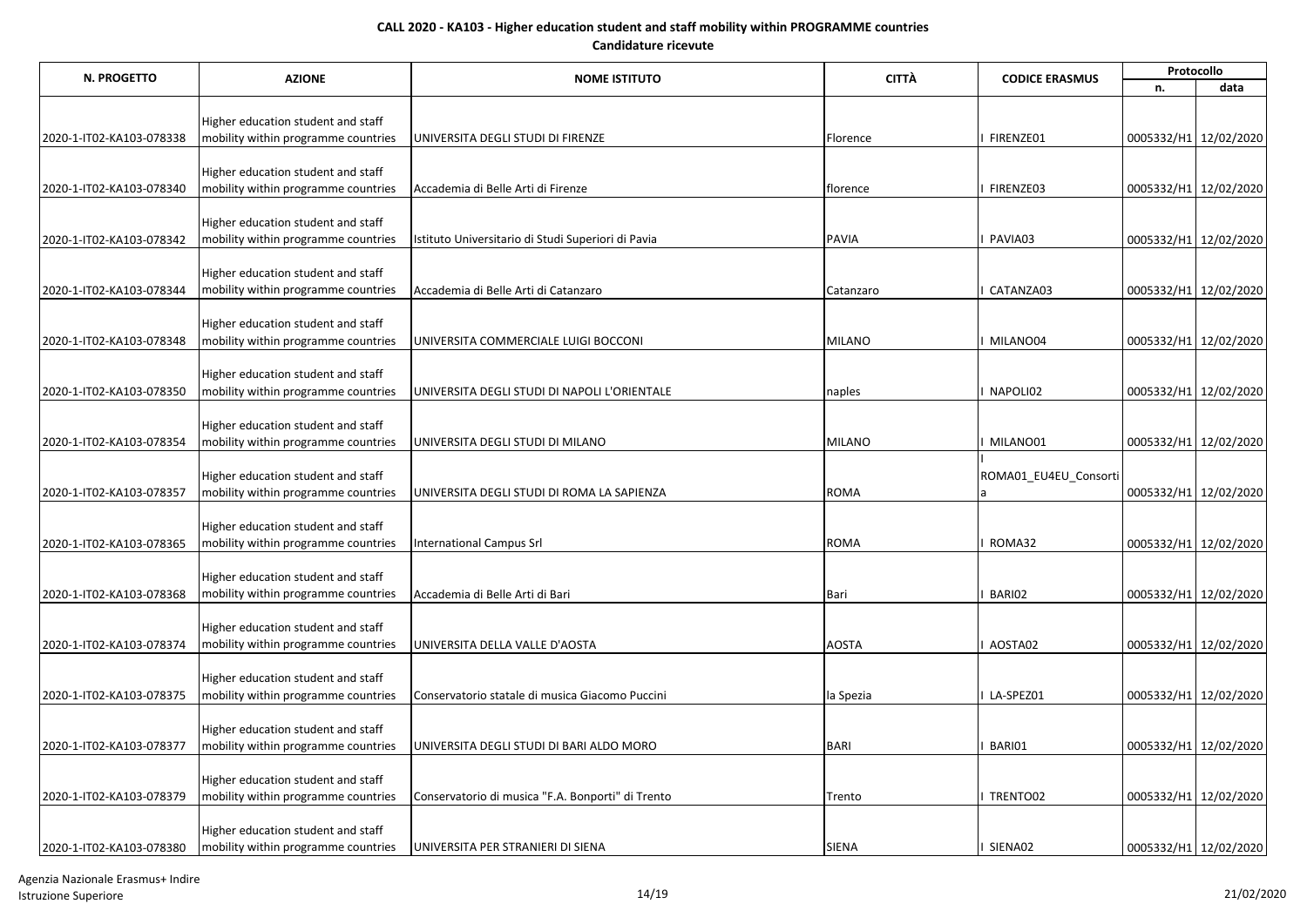| N. PROGETTO              | <b>AZIONE</b>                                                             | <b>NOME ISTITUTO</b>                                                 | <b>CITTÀ</b>         | <b>CODICE ERASMUS</b> | Protocollo            |      |  |
|--------------------------|---------------------------------------------------------------------------|----------------------------------------------------------------------|----------------------|-----------------------|-----------------------|------|--|
|                          |                                                                           |                                                                      |                      |                       | n.                    | data |  |
|                          |                                                                           |                                                                      |                      |                       |                       |      |  |
|                          | Higher education student and staff                                        |                                                                      |                      | <b>MINE VAGANTI</b>   |                       |      |  |
| 2020-1-IT02-KA103-078399 | mobility within programme countries                                       | MINE VAGANTI NGO                                                     | SASSARI              | NGO Consortia         | 0005332/H1 12/02/2020 |      |  |
|                          | Higher education student and staff                                        |                                                                      |                      |                       |                       |      |  |
| 2020-1-IT02-KA103-078400 | mobility within programme countries                                       | Saint Louis Music Center Srl                                         | Rome                 | ROMA30 Consortia      | 0005332/H1 12/02/2020 |      |  |
|                          |                                                                           |                                                                      |                      |                       |                       |      |  |
|                          | Higher education student and staff                                        |                                                                      |                      |                       |                       |      |  |
| 2020-1-IT02-KA103-078421 | mobility within programme countries                                       | ITS Apulia Digital Maker                                             | Foggia               | FOGGIA04              | 0005332/H1 12/02/2020 |      |  |
|                          |                                                                           |                                                                      |                      |                       |                       |      |  |
|                          | Higher education student and staff                                        |                                                                      |                      |                       |                       |      |  |
| 2020-1-IT02-KA103-078430 | mobility within programme countries                                       | Istituto Tecnico Superiore - Sistema Moda                            | Pescara              | PESCARA04             | 0005332/H1 12/02/2020 |      |  |
|                          |                                                                           |                                                                      |                      |                       |                       |      |  |
|                          | Higher education student and staff                                        | ITS PER LA MOBILITA' SOSTENIBILE - AMBITO GESTIONE INFOMOBILITA' E   |                      |                       |                       |      |  |
| 2020-1-IT02-KA103-078431 | mobility within programme countries                                       | INFRASTRUTTURE LOGISTICHE - GE.IN.LOGISTIC                           | Taranto              | TARANTO01             | 0005332/H1 12/02/2020 |      |  |
|                          |                                                                           |                                                                      |                      |                       |                       |      |  |
|                          | Higher education student and staff                                        |                                                                      |                      |                       |                       |      |  |
| 2020-1-IT02-KA103-078434 | mobility within programme countries                                       | Rome University of Fine Arts                                         | <b>ROMA</b>          | ROMA25                | 0005332/H1 12/02/2020 |      |  |
|                          | Higher education student and staff                                        |                                                                      |                      |                       |                       |      |  |
| 2020-1-IT02-KA103-078435 | mobility within programme countries                                       | UNIVERSITA CAMPUS BIO MEDICO DI ROMA                                 | <b>ROMA</b>          | ROMA14                | 0005332/H1 12/02/2020 |      |  |
|                          |                                                                           |                                                                      |                      |                       |                       |      |  |
|                          | Higher education student and staff                                        |                                                                      |                      |                       |                       |      |  |
| 2020-1-IT02-KA103-078437 | mobility within programme countries                                       | Scuola Superiore per Mediatori Linguistici - Istituto Internazionale | <b>BENEVENTO</b>     | BENEVEN05             | 0005332/H1 12/02/2020 |      |  |
|                          |                                                                           |                                                                      |                      |                       |                       |      |  |
|                          | Higher education student and staff                                        |                                                                      |                      | Associazione          |                       |      |  |
| 2020-1-IT02-KA103-078442 | mobility within programme countries                                       | E.M. ASSOCIAZIONE A.R.C.E.S.                                         | PALERMO              | ARCES Consortia       | 0005332/H1 12/02/2020 |      |  |
|                          |                                                                           |                                                                      |                      |                       |                       |      |  |
|                          | Higher education student and staff                                        |                                                                      |                      |                       |                       |      |  |
| 2020-1-IT02-KA103-078443 | mobility within programme countries                                       | Fondazione Unicampus San Pellegrino                                  | Misano Adriatico     | FORLI01               | 0005332/H1 12/02/2020 |      |  |
|                          |                                                                           |                                                                      |                      |                       |                       |      |  |
| 2020-1-IT02-KA103-078444 | Higher education student and staff<br>mobility within programme countries | ISTITUTO FORMAZIONE OPERATORI AZIENDALI                              | <b>REGGIO EMILIA</b> | I.F.O.A. Consortia    | 0005332/H1 12/02/2020 |      |  |
|                          |                                                                           |                                                                      |                      |                       |                       |      |  |
|                          | Higher education student and staff                                        |                                                                      |                      |                       |                       |      |  |
| 2020-1-IT02-KA103-078451 | mobility within programme countries                                       | UNIVERSITA DEGLI STUDI DI MODENA E REGGIO EMILIA                     | <b>MODENA</b>        | MODENA01              | 0005332/H1 12/02/2020 |      |  |
|                          |                                                                           |                                                                      |                      |                       |                       |      |  |
|                          | Higher education student and staff                                        |                                                                      |                      |                       |                       |      |  |
| 2020-1-IT02-KA103-078453 | mobility within programme countries                                       | UNIVERSITA DEGLI STUDI EUROPEA                                       | <b>ROMA</b>          | ROMA23 Consortia      | 0005332/H1 12/02/2020 |      |  |
|                          |                                                                           |                                                                      |                      |                       |                       |      |  |
|                          | Higher education student and staff                                        |                                                                      |                      |                       |                       |      |  |
| 2020-1-IT02-KA103-078460 | mobility within programme countries                                       | UNIVERSITA DEGLI STUDI DEL PIEMONTE ORIENTALE AMEDEO AVOGADRO        | <b>VERCELLI</b>      | VERCELL01             | 0005332/H1 12/02/2020 |      |  |
|                          |                                                                           |                                                                      |                      |                       |                       |      |  |
|                          | Higher education student and staff                                        |                                                                      |                      |                       |                       |      |  |
| 2020-1-IT02-KA103-078461 | mobility within programme countries                                       | Conservatorio di Musica "Lucio Campiani" Mantova                     | <b>MANTOVA</b>       | MANTOVA01             | 0005332/H1 12/02/2020 |      |  |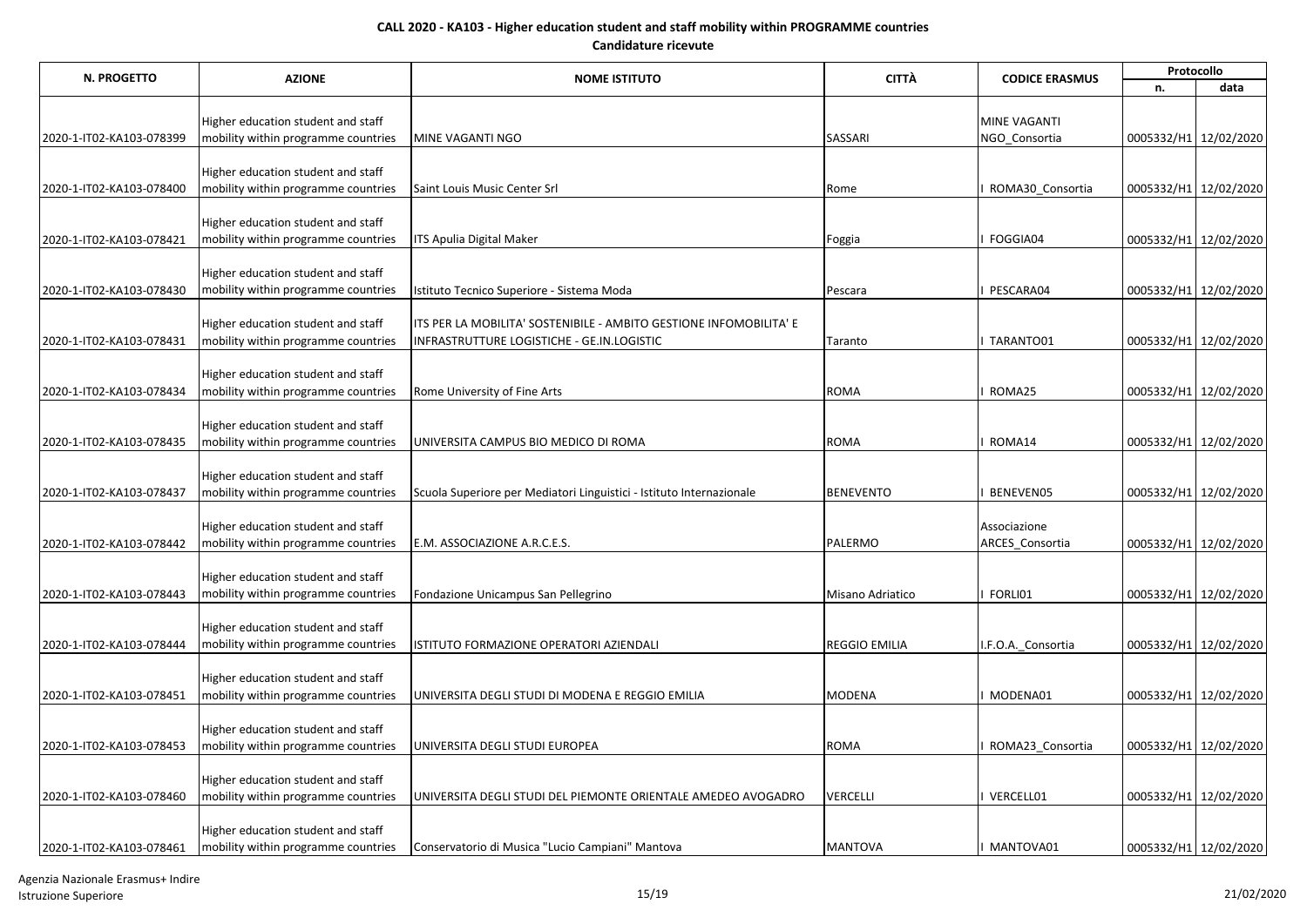| N. PROGETTO              | <b>AZIONE</b>                       | <b>NOME ISTITUTO</b>                                                         | <b>CITTÀ</b>    | <b>CODICE ERASMUS</b> | Protocollo            |      |  |
|--------------------------|-------------------------------------|------------------------------------------------------------------------------|-----------------|-----------------------|-----------------------|------|--|
|                          |                                     |                                                                              |                 |                       | n.                    | data |  |
|                          |                                     |                                                                              |                 |                       |                       |      |  |
|                          | Higher education student and staff  |                                                                              |                 |                       |                       |      |  |
| 2020-1-IT02-KA103-078473 | mobility within programme countries | Istituto Musicale Pareggiato della Valle d'Aosta                             | Aosta           | AOSTA03               | 0005332/H1 12/02/2020 |      |  |
|                          | Higher education student and staff  |                                                                              |                 |                       |                       |      |  |
| 2020-1-IT02-KA103-078486 | mobility within programme countries | UNIVERSITA DEGLI STUDI DI PERUGIA                                            | PERUGIA         | PERUGIA01             | 0005332/H1 12/02/2020 |      |  |
|                          |                                     |                                                                              |                 |                       |                       |      |  |
|                          | Higher education student and staff  |                                                                              |                 |                       |                       |      |  |
| 2020-1-IT02-KA103-078506 | mobility within programme countries | SCUOLA SUPERIORE PER MEDIATORI LINGUISTICI                                   | Lucca           | LUCCA02               | 0005332/H1 12/02/2020 |      |  |
|                          | Higher education student and staff  |                                                                              |                 |                       |                       |      |  |
| 2020-1-IT02-KA103-078515 | mobility within programme countries | Conservatorio Statale di Musica Guido Cantelli                               | Novara          | NOVARA01              | 0005332/H1 12/02/2020 |      |  |
|                          |                                     |                                                                              |                 |                       |                       |      |  |
|                          | Higher education student and staff  |                                                                              |                 |                       |                       |      |  |
| 2020-1-IT02-KA103-078581 | mobility within programme countries | UNIVERSITA POLITECNICA DELLE MARCHE                                          | <b>ANCONA</b>   | ANCONA01 Consortia    | 0005332/H1 12/02/2020 |      |  |
|                          | Higher education student and staff  |                                                                              |                 |                       |                       |      |  |
| 2020-1-IT02-KA103-078585 | mobility within programme countries | FONDAZIONE ITS TIRRENO NUOVE TECNOLOGIE DELLA VITA                           | <b>FUSCALDO</b> | COSENZA04             | 0005332/H1 12/02/2020 |      |  |
|                          |                                     |                                                                              |                 |                       |                       |      |  |
|                          | Higher education student and staff  |                                                                              |                 |                       |                       |      |  |
| 2020-1-IT02-KA103-078590 | mobility within programme countries | Istituto Superiore di Studi Musicali 'Claudio Monteverdi'                    | <b>CREMONA</b>  | CREMONA01             | 0005332/H1 12/02/2020 |      |  |
|                          | Higher education student and staff  |                                                                              |                 |                       |                       |      |  |
| 2020-1-IT02-KA103-078597 | mobility within programme countries | Istituto Superiore di studi Musicali di Reggio Emilia e Castelnovo ne' Monti | Reggio Emilia   | REGGIO05              | 0005332/H1 12/02/2020 |      |  |
|                          |                                     |                                                                              |                 |                       |                       |      |  |
|                          | Higher education student and staff  |                                                                              |                 |                       |                       |      |  |
| 2020-1-IT02-KA103-078598 | mobility within programme countries | UNIVERSITA VITA-SALUTE SAN RAFFAELE                                          | <b>MILANO</b>   | MILANO15              | 0005332/H1 12/02/2020 |      |  |
|                          | Higher education student and staff  |                                                                              |                 |                       |                       |      |  |
| 2020-1-IT02-KA103-078603 | mobility within programme countries | Mussida Music Publishing                                                     | Milano          | MILANO24              | 0005332/H1 12/02/2020 |      |  |
|                          |                                     |                                                                              |                 |                       |                       |      |  |
|                          | Higher education student and staff  |                                                                              |                 | ROMA01_Unipharma_Con  |                       |      |  |
| 2020-1-IT02-KA103-078606 | mobility within programme countries | UNIVERSITA DEGLI STUDI DI ROMA LA SAPIENZA                                   | <b>ROMA</b>     | sortia                | 0005332/H1 12/02/2020 |      |  |
|                          | Higher education student and staff  |                                                                              |                 |                       |                       |      |  |
| 2020-1-IT02-KA103-078608 | mobility within programme countries | UNIVERSITA DEGLI STUDI DI PARMA                                              | PARMA           | PARMA01               | 0005332/H1 12/02/2020 |      |  |
|                          |                                     |                                                                              |                 |                       |                       |      |  |
|                          | Higher education student and staff  |                                                                              |                 |                       |                       |      |  |
| 2020-1-IT02-KA103-078613 | mobility within programme countries | UNIVERSITA DEL SALENTO                                                       | <b>LECCE</b>    | LECCE01               | 0005332/H1 12/02/2020 |      |  |
|                          | Higher education student and staff  |                                                                              |                 |                       |                       |      |  |
| 2020-1-IT02-KA103-078623 | mobility within programme countries | Conservatorio di Musica "Luigi Cherubini"                                    | Firenze         | FIRENZE04             | 0005332/H1 12/02/2020 |      |  |
|                          |                                     |                                                                              |                 |                       |                       |      |  |
|                          | Higher education student and staff  |                                                                              |                 |                       |                       |      |  |
| 2020-1-IT02-KA103-078633 | mobility within programme countries | Conservatorio di Musica "G. P. da Palestrina"                                | Cagliari        | CAGLIAR02             | 0005332/H1 12/02/2020 |      |  |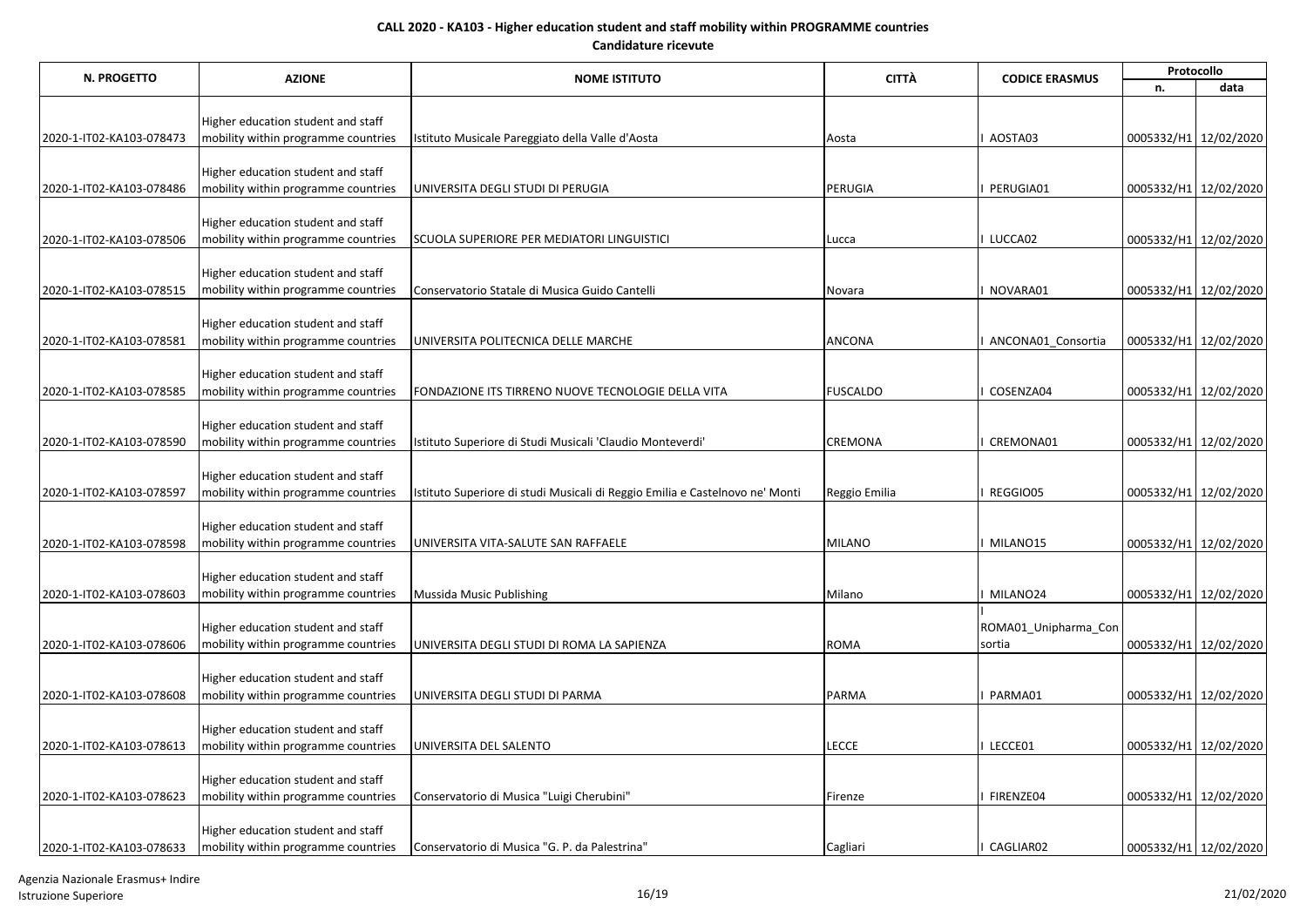| N. PROGETTO              | <b>AZIONE</b>                                                             | <b>NOME ISTITUTO</b>                                                         | <b>CITTÀ</b>                   | <b>CODICE ERASMUS</b> | Protocollo            |      |  |
|--------------------------|---------------------------------------------------------------------------|------------------------------------------------------------------------------|--------------------------------|-----------------------|-----------------------|------|--|
|                          |                                                                           |                                                                              |                                |                       | n.                    | data |  |
|                          |                                                                           |                                                                              |                                |                       |                       |      |  |
|                          | Higher education student and staff                                        |                                                                              |                                |                       |                       |      |  |
| 2020-1-IT02-KA103-078634 | mobility within programme countries                                       | Università degli studi Giustino Fortunato                                    | Benevento                      | BENEVEN04             | 0005332/H1 12/02/2020 |      |  |
|                          | Higher education student and staff                                        |                                                                              |                                | Associazione          |                       |      |  |
| 2020-1-IT02-KA103-078635 | mobility within programme countries                                       | Associazione Polidea                                                         | Cosenza                        | Polidea Consortia     | 0005332/H1 12/02/2020 |      |  |
|                          |                                                                           |                                                                              |                                |                       |                       |      |  |
|                          | Higher education student and staff                                        |                                                                              |                                |                       |                       |      |  |
| 2020-1-IT02-KA103-078643 | mobility within programme countries                                       | Conservatorio Statale di Musica "G.Rossini"                                  | Pesaro                         | PESARO01              | 0005332/H1 12/02/2020 |      |  |
|                          |                                                                           |                                                                              |                                |                       |                       |      |  |
|                          | Higher education student and staff                                        |                                                                              | <b>MANTOVA</b>                 |                       |                       |      |  |
| 2020-1-IT02-KA103-078648 | mobility within programme countries                                       | FONDAZIONE UNIVERMANTOVA                                                     |                                | MANTOVA02             | 0005332/H1 12/02/2020 |      |  |
|                          | Higher education student and staff                                        |                                                                              |                                |                       |                       |      |  |
| 2020-1-IT02-KA103-078655 | mobility within programme countries                                       | CONSERVATORIO DI MUSICA "ARRIGO PEDROLLO" DI VICENZA                         | <b>VICENZA</b>                 | VICENZA03             | 0005332/H1 12/02/2020 |      |  |
|                          |                                                                           |                                                                              |                                |                       |                       |      |  |
|                          | Higher education student and staff                                        |                                                                              |                                |                       |                       |      |  |
| 2020-1-IT02-KA103-078657 | mobility within programme countries                                       | Istituto Statale Superiore di Studi Musicali e Coreutici "G. Braga"          | Teramo                         | TERAMO02              | 0005332/H1 12/02/2020 |      |  |
|                          |                                                                           |                                                                              |                                |                       |                       |      |  |
| 2020-1-IT02-KA103-078662 | Higher education student and staff<br>mobility within programme countries | FONDAZIONE SCUOLA DI MUSICA DI FIESOLE ONLUS                                 | SAN DOMENICO DI FIESOLE<br>FI. | FIRENZE07             | 0005332/H1 12/02/2020 |      |  |
|                          |                                                                           |                                                                              |                                |                       |                       |      |  |
|                          | Higher education student and staff                                        |                                                                              |                                |                       |                       |      |  |
| 2020-1-IT02-KA103-078678 | mobility within programme countries                                       | Fondazione ITS per le tecnologie dell'informazione e della comunicazione     | Turin                          | TORINO10              | 0005332/H1 12/02/2020 |      |  |
|                          |                                                                           |                                                                              |                                |                       |                       |      |  |
|                          | Higher education student and staff                                        |                                                                              |                                |                       |                       |      |  |
| 2020-1-IT02-KA103-078680 | mobility within programme countries                                       | POLITECNICO DI MILANO                                                        | <b>MILANO</b>                  | MILANO02              | 0005332/H1 12/02/2020 |      |  |
|                          |                                                                           |                                                                              |                                |                       |                       |      |  |
| 2020-1-IT02-KA103-078690 | Higher education student and staff<br>mobility within programme countries | LINK CAMPUS UNIVERSITY                                                       | <b>ROMA</b>                    | ROMA26                | 0005332/H1 12/02/2020 |      |  |
|                          |                                                                           |                                                                              |                                |                       |                       |      |  |
|                          | Higher education student and staff                                        |                                                                              |                                |                       |                       |      |  |
| 2020-1-IT02-KA103-078691 | mobility within programme countries                                       | Fondazione Istituto Tecnico Superiore Turismo e Attività Culturali           | Torino                         | TORINO13              | 0005332/H1 12/02/2020 |      |  |
|                          |                                                                           |                                                                              |                                |                       |                       |      |  |
|                          | Higher education student and staff                                        |                                                                              |                                |                       |                       |      |  |
| 2020-1-IT02-KA103-078692 | mobility within programme countries                                       | Conservatorio di Adria                                                       | Adria (RO)                     | ADRIA01               | 0005332/H1 12/02/2020 |      |  |
|                          | Higher education student and staff                                        |                                                                              |                                |                       |                       |      |  |
| 2020-1-IT02-KA103-078693 | mobility within programme countries                                       | Accademia di belle arti Aldo Galli - I.L.E.M. srl                            | Como                           | COMO03                | 0005332/H1 12/02/2020 |      |  |
|                          |                                                                           |                                                                              |                                |                       |                       |      |  |
|                          | Higher education student and staff                                        | Fondazione Istituto Tecnico Superiore per le nuove tecnologie per il made in |                                |                       |                       |      |  |
| 2020-1-IT02-KA103-078694 | mobility within programme countries                                       | Italy - Jobsacademy                                                          | Bergamo                        | BERGAMO05             | 0005332/H1 12/02/2020 |      |  |
|                          |                                                                           |                                                                              |                                |                       |                       |      |  |
|                          | Higher education student and staff                                        |                                                                              |                                |                       |                       |      |  |
| 2020-1-IT02-KA103-078703 | mobility within programme countries                                       | ACCADEMIA DI BELLE ARTI DI CARRARA                                           | CARRARA                        | CARRARA01             | 0005332/H1 12/02/2020 |      |  |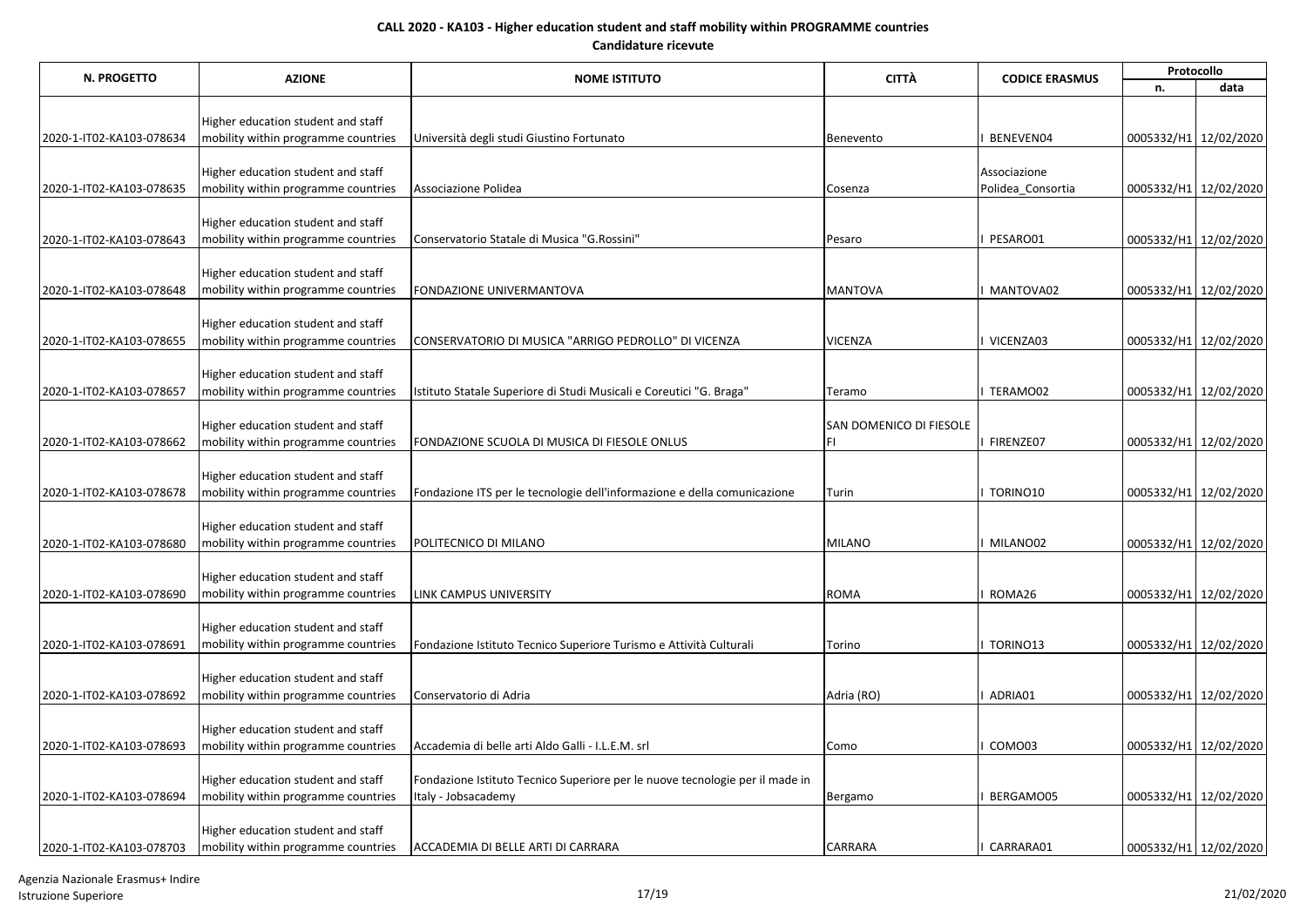| N. PROGETTO              | <b>AZIONE</b>                       | <b>NOME ISTITUTO</b>                                                | <b>CITTÀ</b>           | <b>CODICE ERASMUS</b> | Protocollo            |                       |  |
|--------------------------|-------------------------------------|---------------------------------------------------------------------|------------------------|-----------------------|-----------------------|-----------------------|--|
|                          |                                     |                                                                     |                        |                       | n.                    | data                  |  |
|                          |                                     |                                                                     |                        |                       |                       |                       |  |
|                          | Higher education student and staff  |                                                                     |                        |                       |                       |                       |  |
| 2020-1-IT02-KA103-078707 | mobility within programme countries | UNIVERSITA IUAV DI VENEZIA                                          | VENEZIA                | VENEZIA02_Consortia   | 0005332/H1 12/02/2020 |                       |  |
|                          | Higher education student and staff  |                                                                     |                        |                       |                       |                       |  |
| 2020-1-IT02-KA103-078708 | mobility within programme countries | FONDAZIONE ITS per la Mobilità sostenibile AEROSPAZIO MECCATRONICA  | Turin                  | TORINO11              | 0005332/H1 12/02/2020 |                       |  |
|                          |                                     |                                                                     |                        |                       |                       |                       |  |
|                          | Higher education student and staff  |                                                                     |                        |                       |                       |                       |  |
| 2020-1-IT02-KA103-078713 | mobility within programme countries | UNIVERSITA DEGLI STUDI DI PAVIA                                     | <b>PAVIA</b>           | PAVIA01               | 0005332/H1 12/02/2020 |                       |  |
|                          |                                     |                                                                     |                        |                       |                       |                       |  |
|                          | Higher education student and staff  |                                                                     |                        |                       |                       |                       |  |
| 2020-1-IT02-KA103-078719 | mobility within programme countries | Istituto di Cultura Pantheon S.r.I.                                 | <b>ROMA</b>            | ROMA38                | 0005332/H1 12/02/2020 |                       |  |
|                          | Higher education student and staff  |                                                                     |                        |                       |                       |                       |  |
| 2020-1-IT02-KA103-078738 | mobility within programme countries | Scuola Superiore per Interpreti e Traduttori                        | Milano                 | MILANO12              | 0005332/H1 12/02/2020 |                       |  |
|                          |                                     |                                                                     |                        |                       |                       |                       |  |
|                          | Higher education student and staff  |                                                                     |                        |                       |                       |                       |  |
| 2020-1-IT02-KA103-078746 | mobility within programme countries | Conservatorio di Como                                               | Como                   | COMO04                | 0005332/H1 12/02/2020 |                       |  |
|                          |                                     |                                                                     |                        |                       |                       |                       |  |
|                          | Higher education student and staff  |                                                                     |                        |                       |                       |                       |  |
| 2020-1-IT02-KA103-078842 | mobility within programme countries | Istituto Tecnico Superiore Efficienza Energetica-L'Aquila           | L'Aquila               | L-AQUIL05             |                       | 0005332/H1 12/02/2020 |  |
|                          | Higher education student and staff  |                                                                     |                        |                       |                       |                       |  |
| 2020-1-IT02-KA103-078848 | mobility within programme countries | UNIVERSITA DEGLI STUDI DI ENNA KORE                                 | <b>ENNA</b>            | ENNA01                | 0005332/H1 12/02/2020 |                       |  |
|                          |                                     |                                                                     |                        |                       |                       |                       |  |
|                          | Higher education student and staff  |                                                                     |                        |                       |                       |                       |  |
| 2020-1-IT02-KA103-078858 | mobility within programme countries | Fondazione Istituto Tecnico Superiore Energia e Ambiente            | COLLE DI VAL D ELSA SI | SIENA06               | 0005332/H1 12/02/2020 |                       |  |
|                          |                                     |                                                                     |                        |                       |                       |                       |  |
|                          | Higher education student and staff  |                                                                     |                        |                       |                       |                       |  |
| 2020-1-IT02-KA103-078865 | mobility within programme countries | TIBER UMBRIA COMETT EDUCATION PROGRAMME                             | PERUGIA                | TUCEP Consortia       |                       | 0005332/H1 12/02/2020 |  |
|                          | Higher education student and staff  |                                                                     |                        |                       |                       |                       |  |
| 2020-1-IT02-KA103-078883 | mobility within programme countries | Istituto Superiore di Studi Musicali O.Vecchi - A.Tonelli di Modena | Modena                 | MODENA05              |                       | 0005332/H1 12/02/2020 |  |
|                          |                                     |                                                                     |                        |                       |                       |                       |  |
|                          | Higher education student and staff  |                                                                     |                        |                       |                       |                       |  |
| 2020-1-IT02-KA103-078885 | mobility within programme countries | In Progress                                                         | Messina                | In Progress_Consortia | 0005332/H1 12/02/2020 |                       |  |
|                          |                                     |                                                                     |                        |                       |                       |                       |  |
|                          | Higher education student and staff  |                                                                     |                        |                       |                       |                       |  |
| 2020-1-IT02-KA103-078900 | mobility within programme countries | Conservatorio di musica "Gesualdo da Venosa"                        | Potenza                | POTENZA03             | 0005332/H1 12/02/2020 |                       |  |
|                          | Higher education student and staff  |                                                                     |                        |                       |                       |                       |  |
| 2020-1-IT02-KA103-078901 | mobility within programme countries | Conservatorio di Musica "A. Vivaldi"                                | Alessandria            | ALESSAN01             | 0005332/H1 12/02/2020 |                       |  |
|                          |                                     |                                                                     |                        |                       |                       |                       |  |
|                          | Higher education student and staff  |                                                                     |                        |                       |                       |                       |  |
| 2020-1-IT02-KA103-078902 | mobility within programme countries | Accademia Albertina delle Belle Arti                                | Torino                 | <b>TORINO04</b>       | 0005332/H1 12/02/2020 |                       |  |